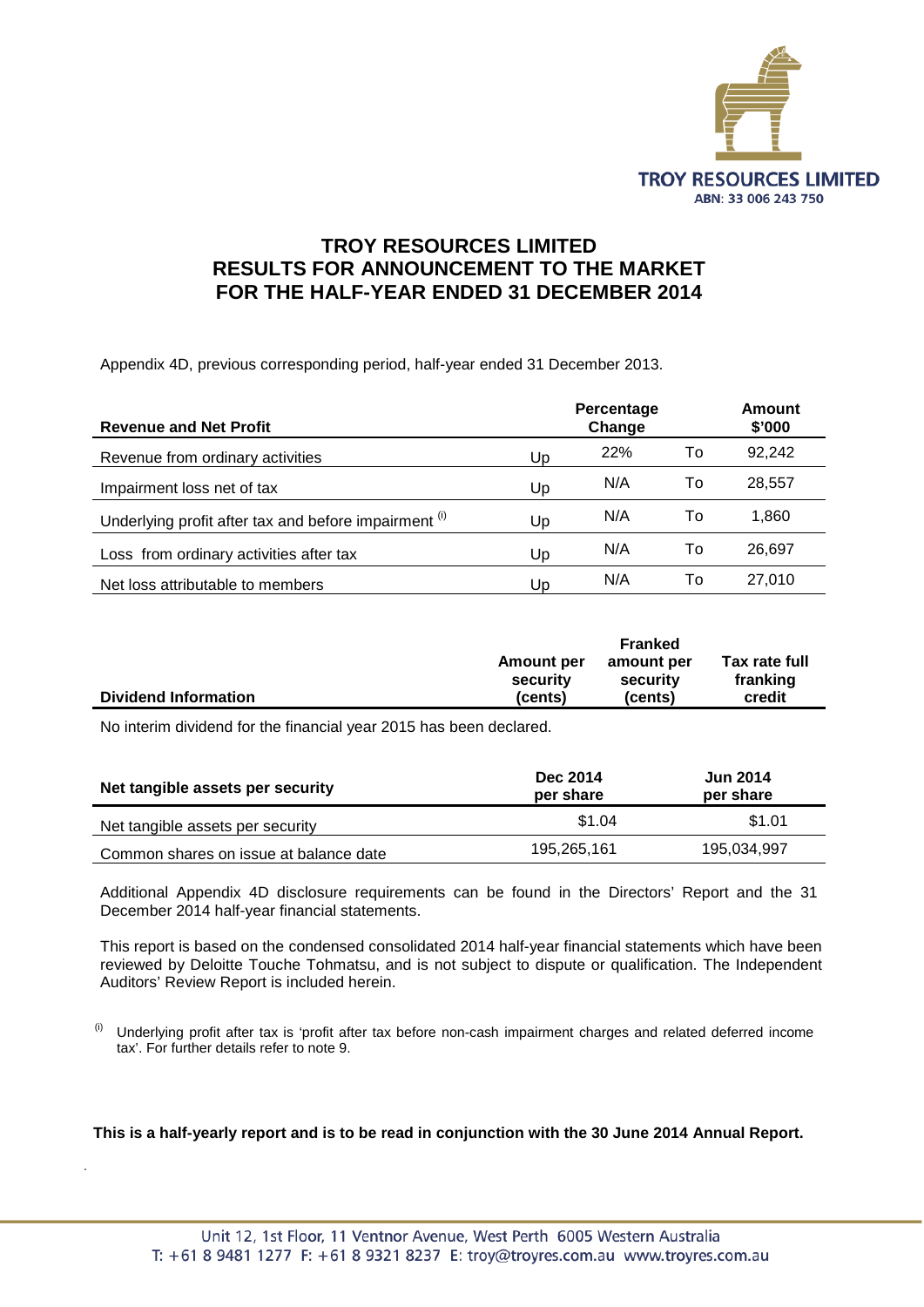

# **TROY RESOURCES LIMITED**

# **ABN: 33 006 243 750**

# **CONSOLIDATED FINANCIAL REPORT FOR THE HALF-YEAR ENDED 31 DECEMBER 2014**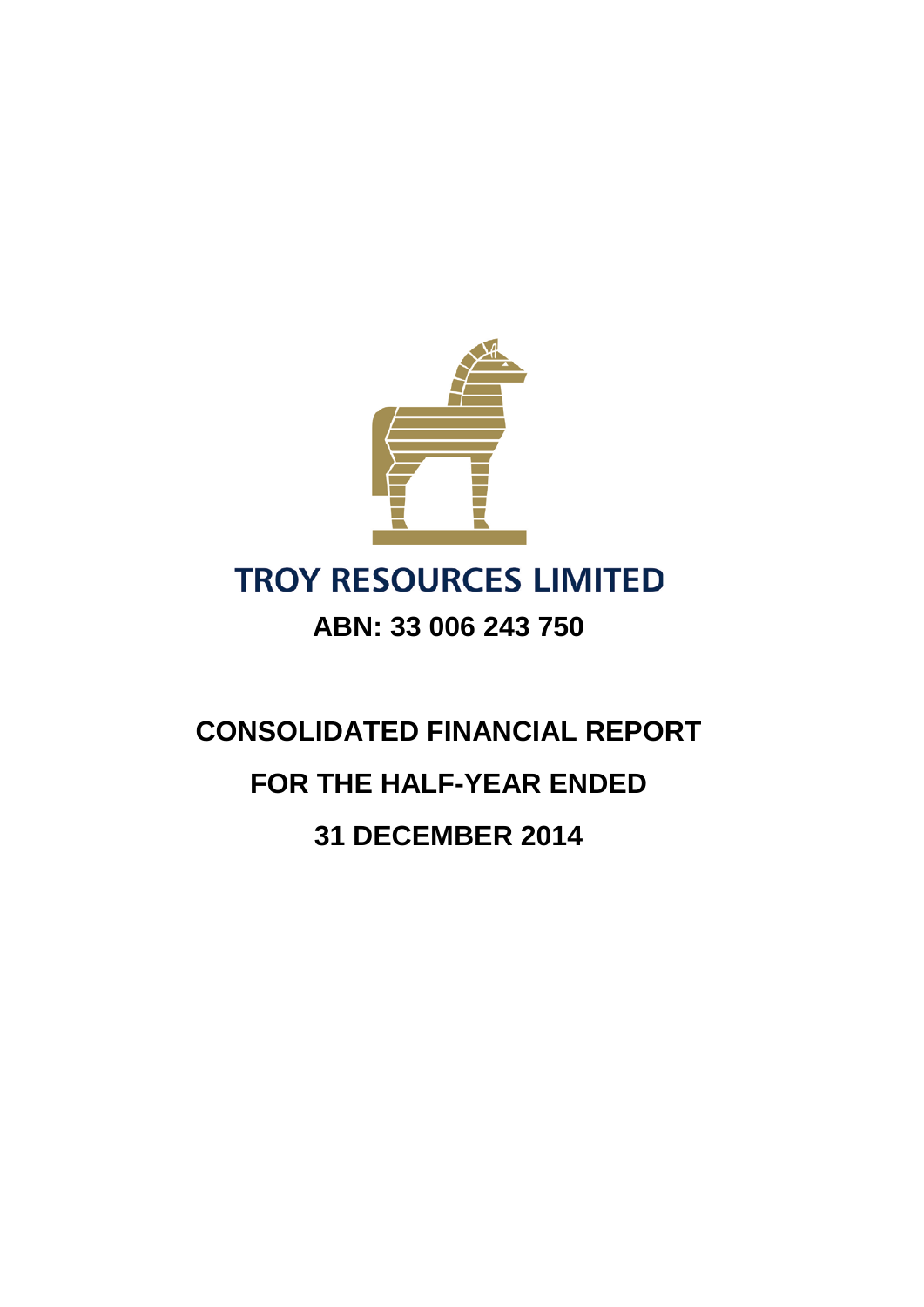

The Directors of Troy Resources Limited submit herewith the financial report of Troy Resources Limited and its subsidiaries (the "Company" or "Troy" or "Group") for the half-year ended 31 December 2014 ("half-year"). In order to comply with the provisions of the *Corporations Act 2001*, the Directors report as follows:

# **DIRECTORS**

The names of the Directors of the Company during and since the end of the half-year are:

- Mr D R Dix, Non-Executive Chairman
- Mr M D Purvis, Chief Executive Officer and Managing Director (appointed 1 September 2014)
- Mr P Benson, Chief Executive Officer and Managing Director (resigned 31 July 2014)
- Mr K K Nilsson, Executive Director of Project Development
- Mr F S Grimwade, Non-Executive Director
- Mr T S Harvey, Non-Executive Director
- Mr J L C Jones, Non-Executive Director
- Mr R Monti, Non-Executive Director
- Mr C R W Parish, Non-Executive Director

# **REVIEW OF OPERATIONS**

#### **(a) Production and Sales**

Troy's total production for the half-year was 44,264 ounces of gold and 1,429,647 ounces of silver or 65,014 gold equivalent ounces (2013: 45,157 gold ounces and 937,013 silver ounces or 60,334 gold equivalent ounces).

Troy's wholly owned Casposo operation in San Juan Province, Argentina produced 31,682 ounces of gold (2013: 29,590) and 1,429,647 ounces of silver (2013: 937,013) for the halfyear from the processing of 263,002 tonnes (2013: 266,141) of ore at an average gold grade of 4.09g/t (2013: 3.79g/t) and silver grade of 209.68g/t (2013: 141.08g/t).

Casposo cash costs on a co-product basis were US\$668 per gold equivalent ounce (2013: US\$871). Total gold equivalent ounces produced at Casposo were 52,432 (2013: 44,767). All-in sustaining costs (AISC) were US\$1,215 per gold equivalent ounce. This is the first half-year that Troy has reported AISC therefore comparatives for the 2013 half-year are not available.

Troy's wholly owned Andorinhas operation in Para State, Brazil produced 12,582 ounces of gold for the half-year (2013: 15,567 ounces) at an average cash cost of US\$866 per ounce (2013: US\$833). AISC were US\$1,103 per gold ounce.

Group sales for the half-year totalled 43,875 ounces of gold and 1,517,684 ounces of silver or 65,713 gold equivalent ounces (2013: 41,001 ounces of gold and 812,108 ounces of silver or 54,150 gold equivalent ounces).

Casposo doré in transit and being processed at the Canadian refinery at 31 December 2014 totalled 8,518 (30 June 2014: 10,317) gold equivalent ounces of which 7,131 had been forward sold.

The Group's available cash at 31 December 2014 was \$29.2 million (June 2014: \$43.2 million). Of this, \$9.3 million (US\$7.6 million) cash was held in Canada from recent Argentine gold and silver sales. The funds from the Argentine sales are required to be transferred via Argentina before surpluses can be remitted to Australia.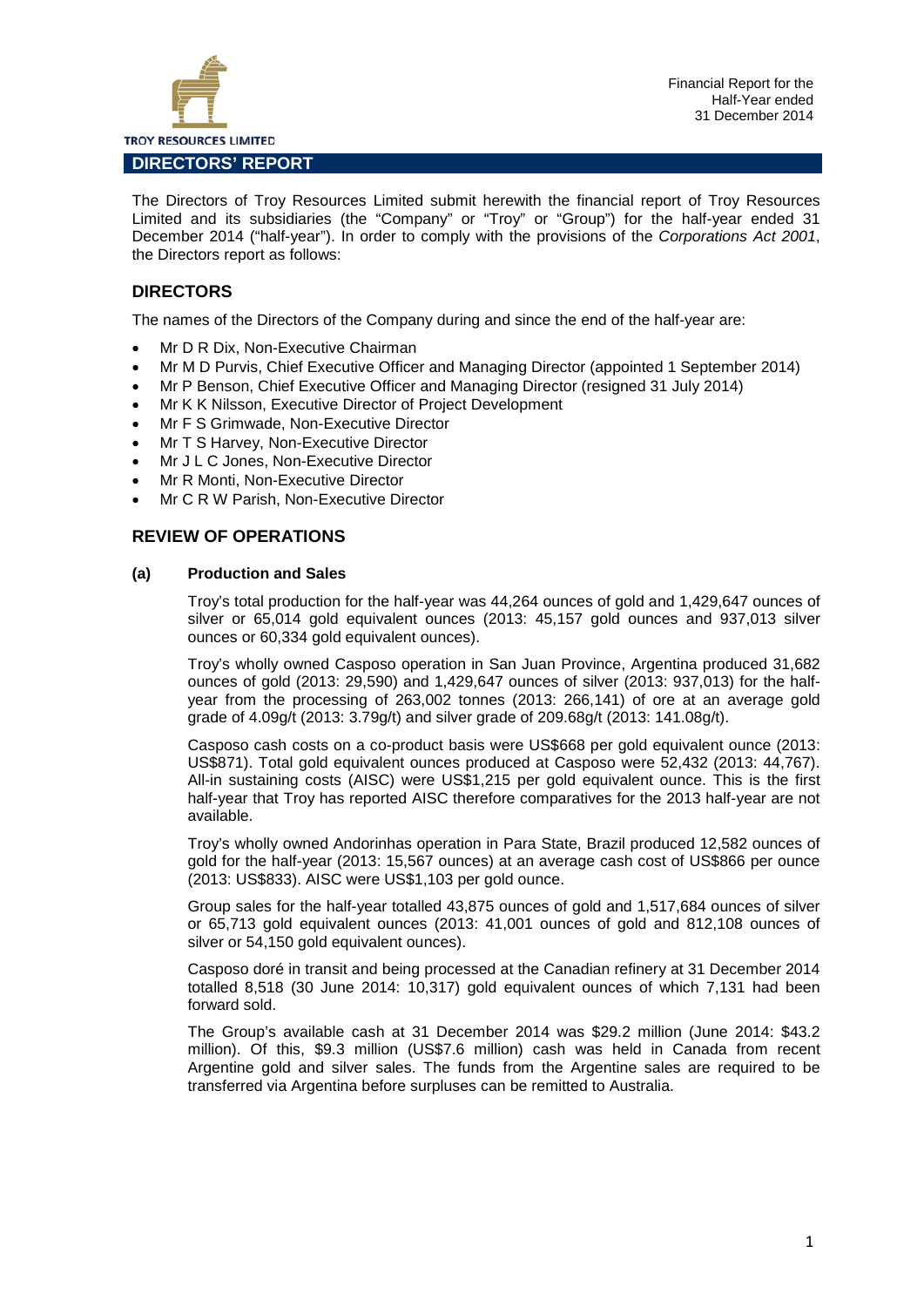

## **(b) Results**

Total revenue for the half-year increased by 22% to \$92,242,000 (2013: \$75,666,000) principally from an increase of 21% in gold equivalent ounces sold. This was in the main due to the treatment of higher grade material at Casposo. The average gold prices realised during the half-year fell US\$67 per ounce and the average silver price realised fell US\$3 per ounce.

The consolidated loss from ordinary activities before tax and minority interests for the halfyear was \$28,109,000 (2013: loss \$15,816,000). The net loss after tax was \$26,697,000 (2013: loss \$6,853,000).

The half-year loss is reflected after bringing to account the following items:

- i) Expensing net exploration of \$3,712,000 (2013: \$1,392,000).
- ii) Export tax incurred in Argentina of \$4,188,000 (2013: \$2,574,000).
- iii) Amortisation and depreciation of \$17,727,000 (2013: \$16,987,000).
- iv) Impairment loss (pre-tax) of \$30,467,000 (2013: \$Nil).
- v) Income tax benefit of \$1,412,000 (2013: benefit of \$8,963,000).

The loss per share on a fully diluted basis is 13.8 cents, compared with loss of 4.2 cents in 2013.

Foreign exchange movements in Australian dollar terms of Troy's South American assets have positively impacted the total shareholders' equity during the half-year, with the Australian dollar weakening against the Argentinean Peso by 9% (2013: 15% stronger) and the Guyana Dollar by 10% (acquired in 2014), and strengthening against the Brazilian Real by 5% (2013: 2% weaker).

Net cash provided by operating activities totalled \$12,936,000, representing a significant increase from the outflow of \$11,737,000 in 2013 due principally to increases in gold and silver grade, lower operating costs and higher overall production.

# **(c) Debt Facilities**

As at 30 June 2014, the Group had arranged a debt facility with Investec Bank Plc (Investec Plc Facility) of up to \$100.0 million to replace the previous Investec Facility. The Investec Plc Facility comprises two tranches:

- **(a)** Tranche A limited to \$70.0 million: fully drawn as at 31 December 2014.
- **(b)** Tranche B limited to \$30.0 million: availability subject to a number of future conditions precedent. Tranche B will be available for Karouni development and general corporate working capital purposes.

The conditions precedent for Tranche B were satisfied subsequent to the half-year end, refer notes 10 and 12.

# **(d) Dividends**

No dividend has been declared.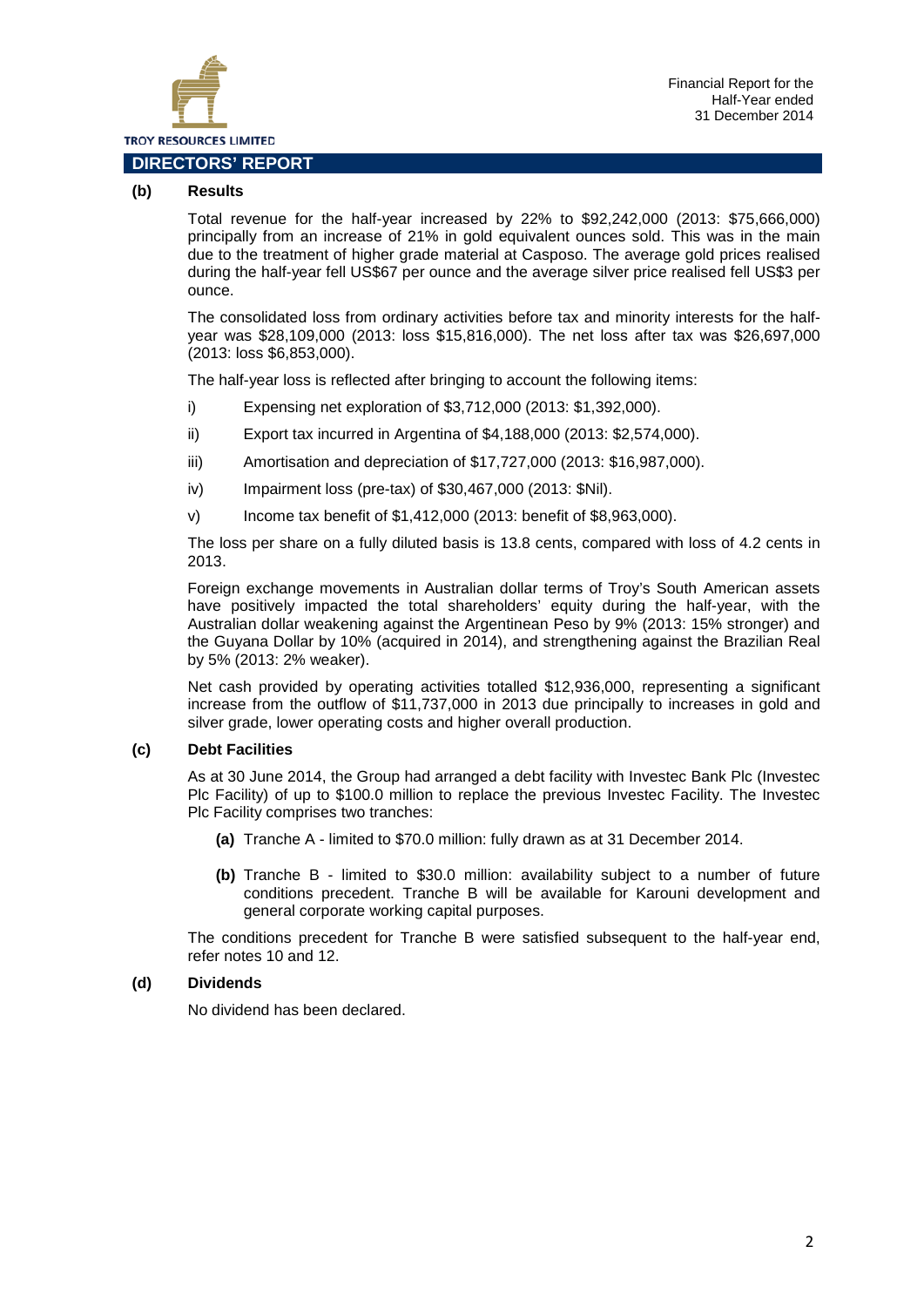

# **(e) Exploration**

Total exploration expenditure for the half-year totalled \$6,987,000 (2013: \$8,941,000).

In the current period \$3,275,000 (2013: \$7,549,000) was capitalised in relation to infill drilling and related costs at the Karouni development project in Guyana.

Net exploration costs expensed directly to the profit and loss for the half-year totalled \$3,712,000 (2013: \$1,392,000).

#### **(f) Subsequent Events**

For details of significant events subsequent to balance date please refer to Note 12 on page 20 of this half-year financial report.

#### **(g) Additional Information**

Additional information on the Company's activities is available on its web site at www.troyres.com.au. Information available includes the detailed quarterly activities reports for the September and December 2014 periods, the 2014 Annual Report, Corporate Governance policies and other Company information and publications.

The auditor's independence declaration is included on page 4 of the half-year financial report.

## **GOLD EQUIVALENT OUNCES**

Gold equivalent ounces produced are the result of converting silver ounces produced to an equivalent value of gold ounces using actual prices achieved and adding that to actual gold ounces produced.

# **ROUNDING OFF OF AMOUNTS**

The Company is a company of the kind referred to in ASIC Class Order 98/100, dated 10 July 1998, and in accordance with that Class Order amounts in the Directors' report, and the half-year financial report have been rounded off to the nearest thousand dollars, unless otherwise indicated.

Signed in accordance with a resolution of Directors made pursuant to s.306(3) of the *Corporations Act 2001*.

 $116$  and in

**Mr David R Dix** Chairman of Directors 27 February 2015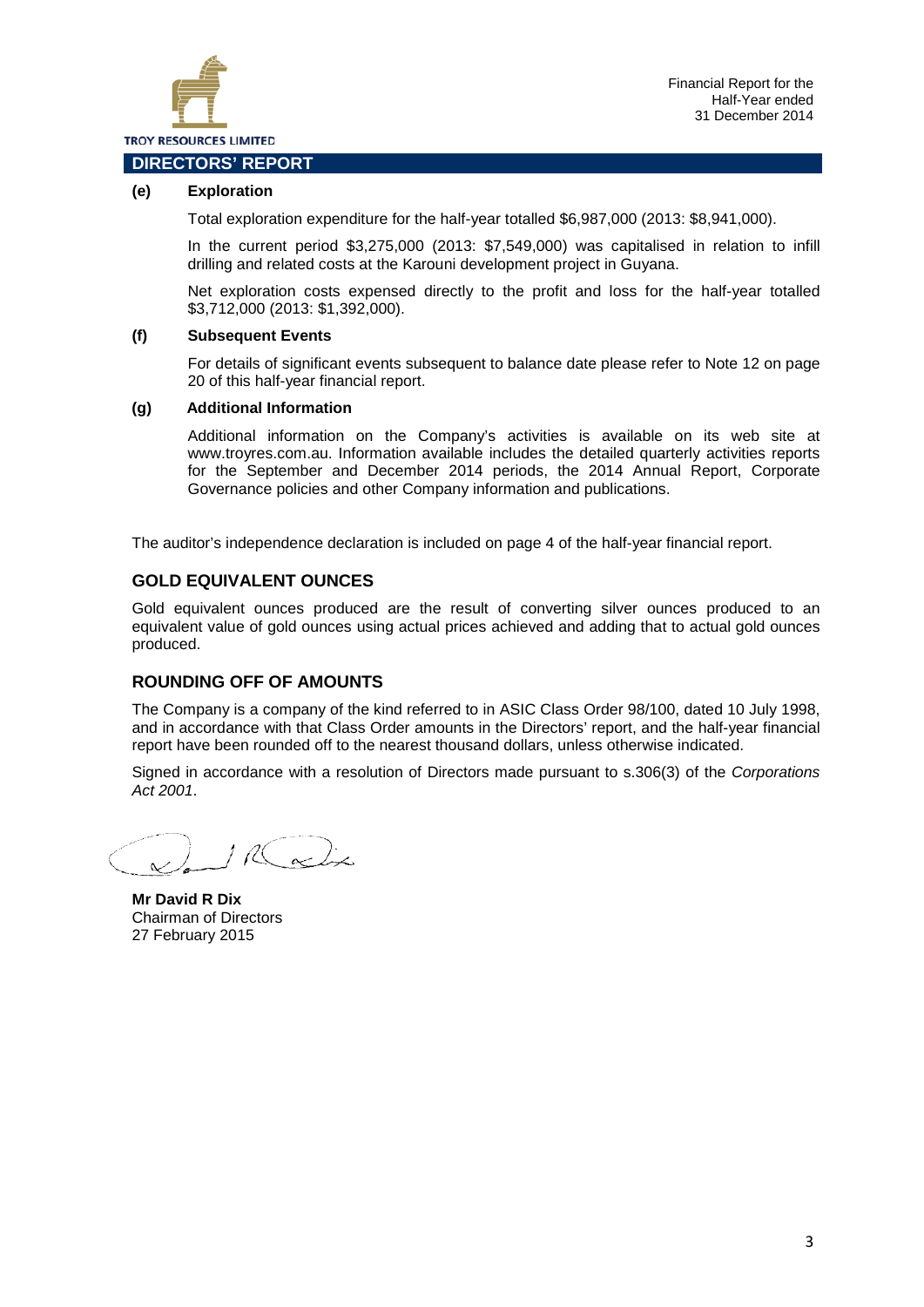# **Deloitte.**

Deloitte Touche Tohmatsu ABN 74 490 121 060

Woodside Plaza Level 14 240 St Georges Terrace Perth WA 6000 GPO Box A46 Perth WA 6837 Australia

Tel: +61 8 9365 7000 Fax: +61 (0) 9365 7001 www.deloitte.com.au

The Board of Directors Troy Resources Limited Unit 12, First Floor 11 Ventnor Avenue West Perth, WA 6005

27 February 2015

Dear Board Members

# **Auditor's Independence Declaration to Troy Resources Limited**

In accordance with section 307C of the Corporations Act 2001, I am pleased to provide the following declaration of independence to the directors of Troy Resources Limited.

As lead audit partner for the review of the financial statements of Troy Resources Limited for the halfyear ended 31 December 2014, I declare that to the best of my knowledge and belief, there have been no contraventions of:

- (i) the auditor independence requirements of the Corporations Act 2001 in relation to the review; and
- (ii) any applicable code of professional conduct in relation to the review.

Yours sincerely

Delaite Tordo Tobrass

**DELOITTE TOUCHE TOHMATSU**

 $(y)$ rewer.

**David Newman** Partner Chartered Accountants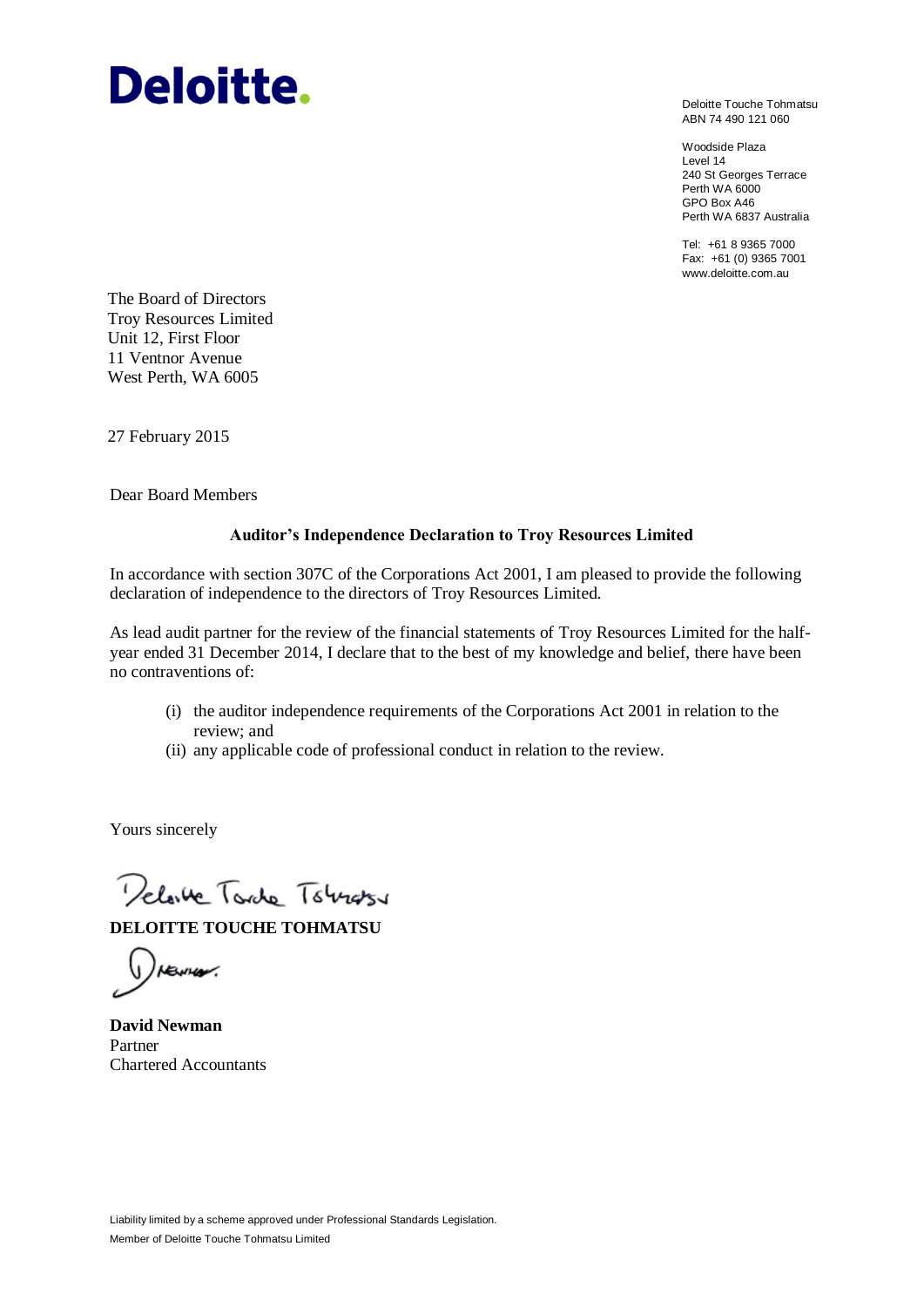

# **Condensed consolidated statement of profit or loss for the half-year ended 31 December 2014**

|                                                       |              | <b>Consolidated</b><br>Half-year ended |                            |  |  |
|-------------------------------------------------------|--------------|----------------------------------------|----------------------------|--|--|
|                                                       | <b>Notes</b> | 31 Dec<br>2014<br>(\$'000)             | 31 Dec<br>2013<br>(\$'000) |  |  |
| Revenue<br><b>Cost of Sales</b>                       | 3            | 92,242<br>(81, 415)                    | 75,666<br>(79,926)         |  |  |
| Gross Profit / (Loss)                                 |              | 10,827                                 | (4,260)                    |  |  |
| Other income                                          | 3            | 727                                    | 204                        |  |  |
| Exploration expenses (net)<br>Administration expenses | 4<br>4       | (3,712)<br>(3, 557)                    | (1, 392)<br>(4,826)        |  |  |
| Other expenses - Corporate<br>Finance costs           | 4<br>4       | (343)<br>(1,584)                       | (942)<br>(1,927)           |  |  |
| Acquisition costs<br>Impairment loss                  | 4<br>4       | (30, 467)                              | (2,673)                    |  |  |
| Loss Before Income Tax Expense                        |              | (28, 109)                              | (15, 816)                  |  |  |
| Income tax benefit                                    | 5            | 1,412                                  | 8,963                      |  |  |
| <b>Loss After Income Tax</b>                          |              | (26, 697)                              | (6, 853)                   |  |  |
| Profit Attributable to:                               |              |                                        |                            |  |  |
| Owners of the Parent<br>Non-controlling interests     |              | (27,010)<br>313                        | (6, 845)<br>(8)            |  |  |
|                                                       |              | (26, 697)                              | (6, 853)                   |  |  |
| Loss Per Share (EPS)                                  |              |                                        |                            |  |  |
| Basic EPS (cents)<br>Diluted EPS (cents)              |              | (13.8)<br>(13.8)                       | (4.2)<br>(4.2)             |  |  |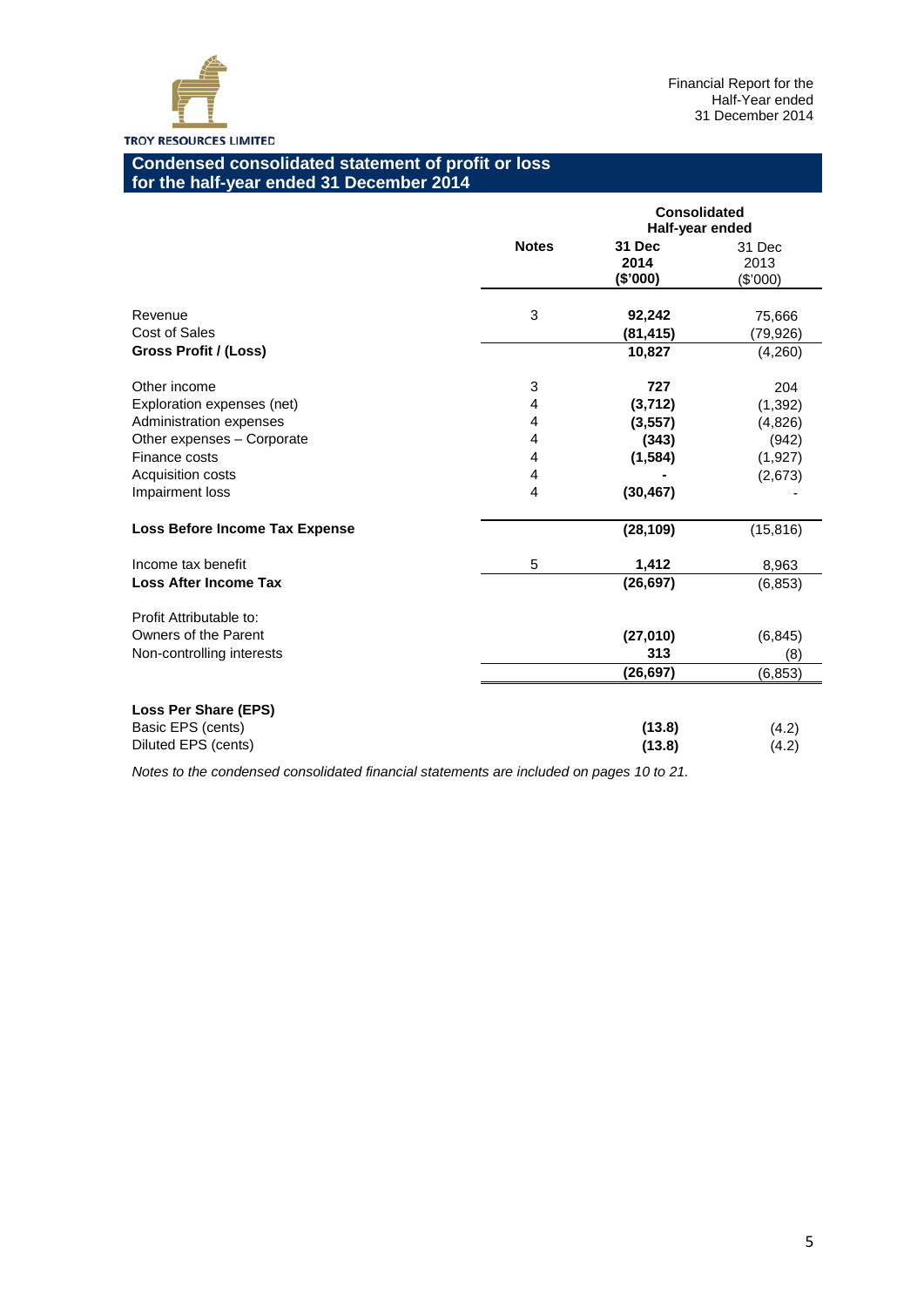

# **Condensed consolidated statement of profit or loss and other comprehensive income for the half-year ended 31 December 2014**

|                                                                    | <b>Notes</b> | 31 Dec<br>2014<br>(\$'000) | 31 Dec<br>2013<br>(\$'000) |
|--------------------------------------------------------------------|--------------|----------------------------|----------------------------|
| Loss for the period                                                |              | (26, 697)                  | (6, 853)                   |
| Other comprehensive income                                         |              |                            |                            |
| Items that may be reclassified to Profit or Loss                   |              |                            |                            |
| Changes in value of available for sale assets                      |              |                            | 62                         |
| Changes in value of hedge cash flow reserve net of<br>deferred tax |              | 9,515                      |                            |
| Exchange differences on translating foreign operations             |              | 23,028                     | (16, 951)                  |
| Other comprehensive income                                         |              | 32,543                     | (16, 889)                  |
| Total comprehensive income for the period                          |              | 5,846                      | (23, 742)                  |
| Total comprehensive income attributable to:                        |              |                            |                            |
| Owners of the Parent                                               |              | 5,533                      | (23, 734)                  |
| Non-controlling Interest                                           |              | 313                        | (8)                        |
|                                                                    |              | 5,846                      | (23, 742)                  |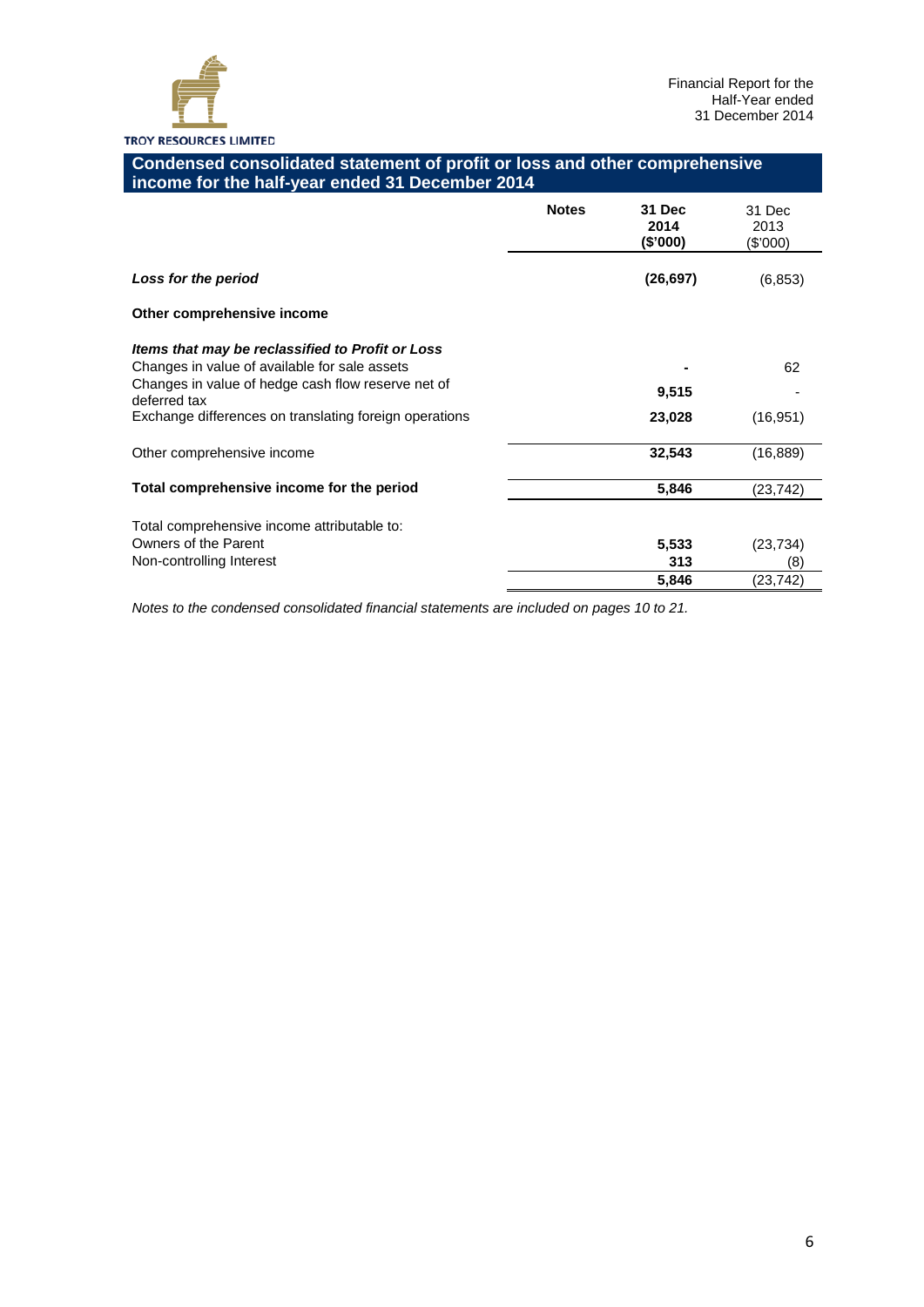

# **Condensed consolidated statement of financial position as at 31 December 2014**

|                                                                                |                | <b>Consolidated as at</b>  |                            |  |  |
|--------------------------------------------------------------------------------|----------------|----------------------------|----------------------------|--|--|
|                                                                                | <b>Notes</b>   | 31 Dec<br>2014<br>(\$'000) | 30 Jun<br>2014<br>(\$'000) |  |  |
| <b>CURRENT ASSETS</b>                                                          |                |                            |                            |  |  |
| Cash and cash equivalents                                                      |                | 29,436                     | 43,409                     |  |  |
| Trade and other receivables                                                    | 6              | 27,067                     | 16,933                     |  |  |
| <b>Hedge Asset</b>                                                             | $\overline{7}$ | 7,536                      |                            |  |  |
| Inventories                                                                    |                | 28,987                     | 23,042                     |  |  |
| <b>TOTAL CURRENT ASSETS</b>                                                    |                | 93,026                     | 83,384                     |  |  |
| <b>NON-CURRENT ASSETS</b>                                                      |                |                            |                            |  |  |
| Property, plant and equipment                                                  |                | 78,553                     | 53,446                     |  |  |
| Mining properties                                                              |                | 27,131                     | 48,370                     |  |  |
| Development property                                                           |                | 126,931                    | 104,444                    |  |  |
| Other receivables                                                              | 6              | 4,639                      | 5,136                      |  |  |
| <b>TOTAL NON-CURRENT ASSETS</b>                                                |                | 237,254                    | 211,396                    |  |  |
| <b>TOTAL ASSETS</b>                                                            |                | 330,280                    | 294,780                    |  |  |
| <b>CURRENT LIABILITIES</b><br>Trade and other payables<br>Current tax payables |                | 25,780<br>2,748            | 23,332<br>945              |  |  |
| Provisions                                                                     |                | 5,771                      | 4,828                      |  |  |
| <b>Hedge Liability</b>                                                         | $\overline{7}$ |                            | 4,244                      |  |  |
| <b>Borrowings</b>                                                              | 10             | 38,266                     | 30,695                     |  |  |
| <b>TOTAL CURRENT LIABILITIES</b>                                               |                | 72,565                     | 64,044                     |  |  |
| <b>NON-CURRENT LIABILITIES</b>                                                 |                |                            |                            |  |  |
| Other payables                                                                 |                | 1,506                      | 3,909                      |  |  |
| Deferred tax liabilities                                                       |                | 15,801                     | 16,508                     |  |  |
| Provisions                                                                     |                | 6,269                      | 3,881                      |  |  |
| <b>Borrowings</b>                                                              | 10             | 31,090                     | 10,123                     |  |  |
| <b>TOTAL NON-CURRENT LIABILITIES</b>                                           |                | 54,666                     | 34,421                     |  |  |
| <b>TOTAL LIABILITIES</b>                                                       |                | 127,231                    | 98,465                     |  |  |
| <b>NET ASSETS</b>                                                              |                | 203,049                    | 196,315                    |  |  |
| <b>EQUITY</b>                                                                  |                |                            |                            |  |  |
| Issued capital                                                                 | 11             | 269,859                    | 269,689                    |  |  |
| Reserves                                                                       |                | (58, 502)                  | (91, 763)                  |  |  |
| Retained earnings                                                              |                | (8,308)                    | 18,702                     |  |  |
| Parent interest                                                                |                | 203,049                    | 196,628                    |  |  |
| Non-controlling interests                                                      |                |                            | (313)                      |  |  |
| <b>TOTAL EQUITY</b>                                                            |                | 203,049                    | 196,315                    |  |  |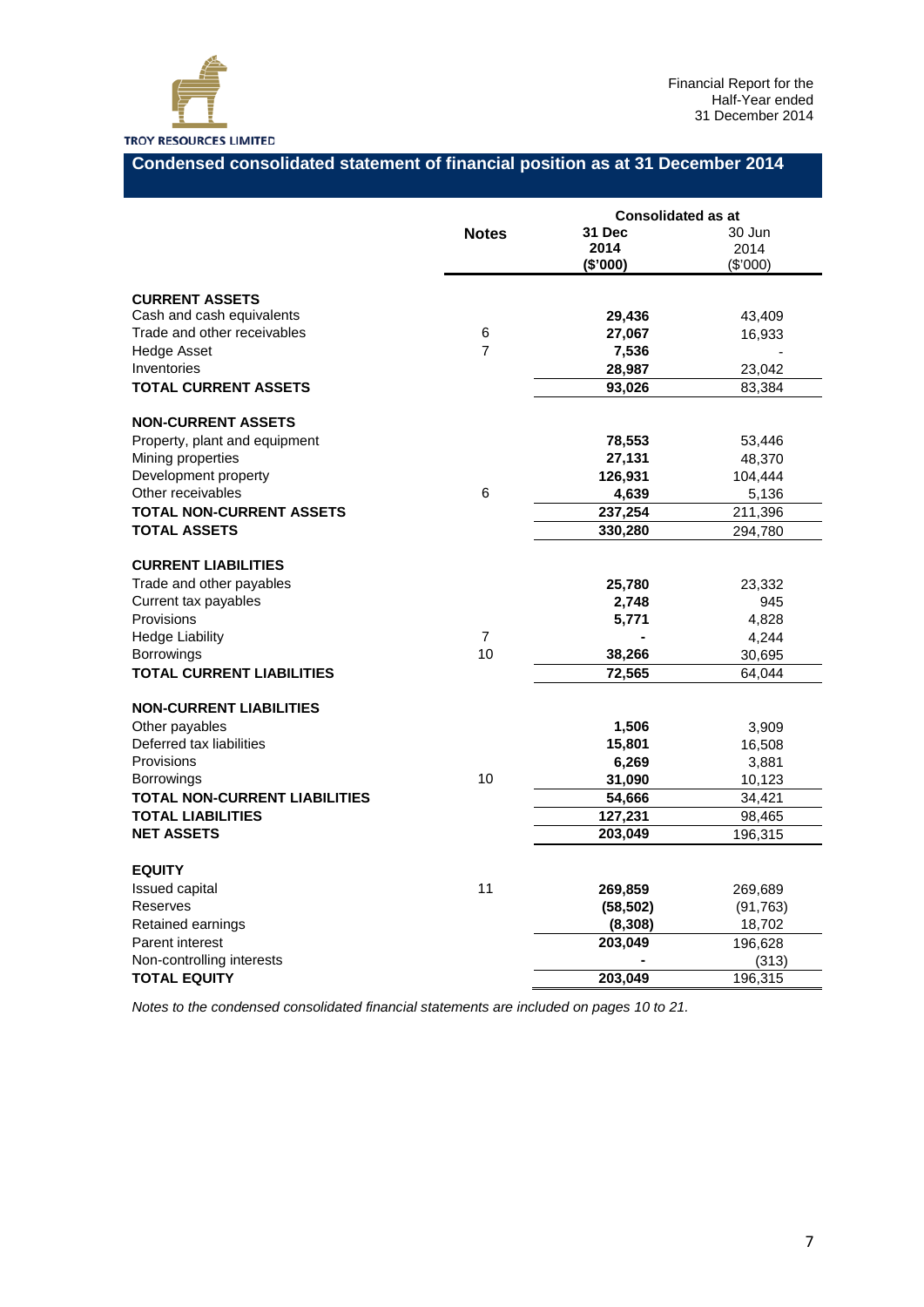

# **Condensed consolidated statement of changes in equity for the half-year ended 31 December 2014**

|                                                                    | Issued<br>Capital | Available for<br>Sale Reserve | Share Based<br>Payment<br>Reserve | Hedging<br>Cash Flow<br>Reserve | Foreign<br>Currency<br>Translation<br>Reserve | Retained<br>Earnings | Attributable<br>to Equity<br>Holder of<br>Parent | Non-<br>controlling<br>interest | <b>TOTAL</b><br><b>EQUITY</b> |
|--------------------------------------------------------------------|-------------------|-------------------------------|-----------------------------------|---------------------------------|-----------------------------------------------|----------------------|--------------------------------------------------|---------------------------------|-------------------------------|
|                                                                    | (\$,000)          | (\$,000)                      | (\$,000)                          | (\$,000)                        | (\$,000)                                      | (\$,000)             | (\$,000)                                         | (\$,000)                        | (\$,000)                      |
| Balance at 1 July 2013                                             | 109,695           | (62)                          | 4,932                             |                                 | (46, 219)                                     | 77,773               | 146,089                                          | (259)                           | 145,830                       |
| Loss for the period                                                |                   |                               |                                   |                                 |                                               | (6, 845)             | (6, 845)                                         | (8)                             | (6, 853)                      |
| Changes in fair value of available-for-sale assets, net of tax     |                   | 62                            |                                   |                                 |                                               |                      | 62                                               |                                 | 62                            |
| Exchange rate differences on translation of foreign<br>operations  |                   | $\overline{\phantom{a}}$      |                                   |                                 | (16, 951)                                     |                      | (16, 951)                                        | $\blacksquare$                  | (16, 951)                     |
| Total comprehensive income for the half-year                       |                   | 62                            |                                   |                                 | (16, 951)                                     | (6, 845)             | (23, 734)                                        | (8)                             | (23, 742)                     |
| Issue of fully paid shares under employee bonus plan               | 405               |                               |                                   |                                 |                                               |                      | 405                                              |                                 | 405                           |
| Issue of fully paid shares to landholders                          | 559               |                               |                                   |                                 |                                               |                      | 559                                              |                                 | 559                           |
| Issue of fully paid shares on acquisition of Azimuth<br>Resources  | 126,963           |                               | 104                               |                                 |                                               | $\sim$               | 127,067                                          | $\overline{\phantom{a}}$        | 127,067                       |
| Share-based payments                                               |                   | $\blacksquare$                | 144                               |                                 |                                               |                      | 144                                              |                                 | 144                           |
| <b>Balance at 31 December 2013</b>                                 | 237.622           | $\blacksquare$                | 5.180                             |                                 | (63, 170)                                     | 70,897               | 250,529                                          | (267)                           | 250,262                       |
|                                                                    |                   |                               |                                   |                                 |                                               |                      |                                                  |                                 |                               |
| Balance at 1 July 2014                                             | 269,689           |                               | 5,696                             | (3,735)                         | (93, 725)                                     | 18,702               | 196,627                                          | (313)                           | 196,315                       |
| Loss for the period                                                |                   |                               |                                   |                                 | $\sim$                                        | (27,010)             | (27,010)                                         | 313                             | (26, 697)                     |
| Changes in fair value of hedging instrument net of deferred<br>tax |                   |                               |                                   | 9,515                           |                                               |                      | 9,515                                            |                                 | 9,515                         |
| Exchange rate differences on translation of Foreign<br>Operations  |                   |                               |                                   |                                 | 23,028                                        |                      | 23,028                                           |                                 | 23,028                        |
| Total comprehensive income for the year                            |                   | $\blacksquare$                | $\blacksquare$                    | 9,515                           | 23,028                                        | (27,010)             | 5,533                                            | 313                             | 5,846                         |
| Issue of fully paid shares on conversion of options                | 35                |                               |                                   |                                 |                                               |                      | 35                                               |                                 | 35                            |
| Issue of fully paid shares under employee bonus plan               | 135               |                               |                                   |                                 |                                               |                      | 135                                              |                                 | 135                           |
| Share based borrowing costs                                        |                   |                               | 563                               |                                 |                                               |                      | 563                                              |                                 | 563                           |
| Share-based payments                                               |                   |                               | 156                               |                                 |                                               |                      | 156                                              |                                 | 156                           |
| <b>Balance at 31 December 2014</b>                                 | 269,859           | $\blacksquare$                | 6,415                             | 5.780                           | (70, 697)                                     | (8, 308)             | 203,049                                          |                                 | 203.049                       |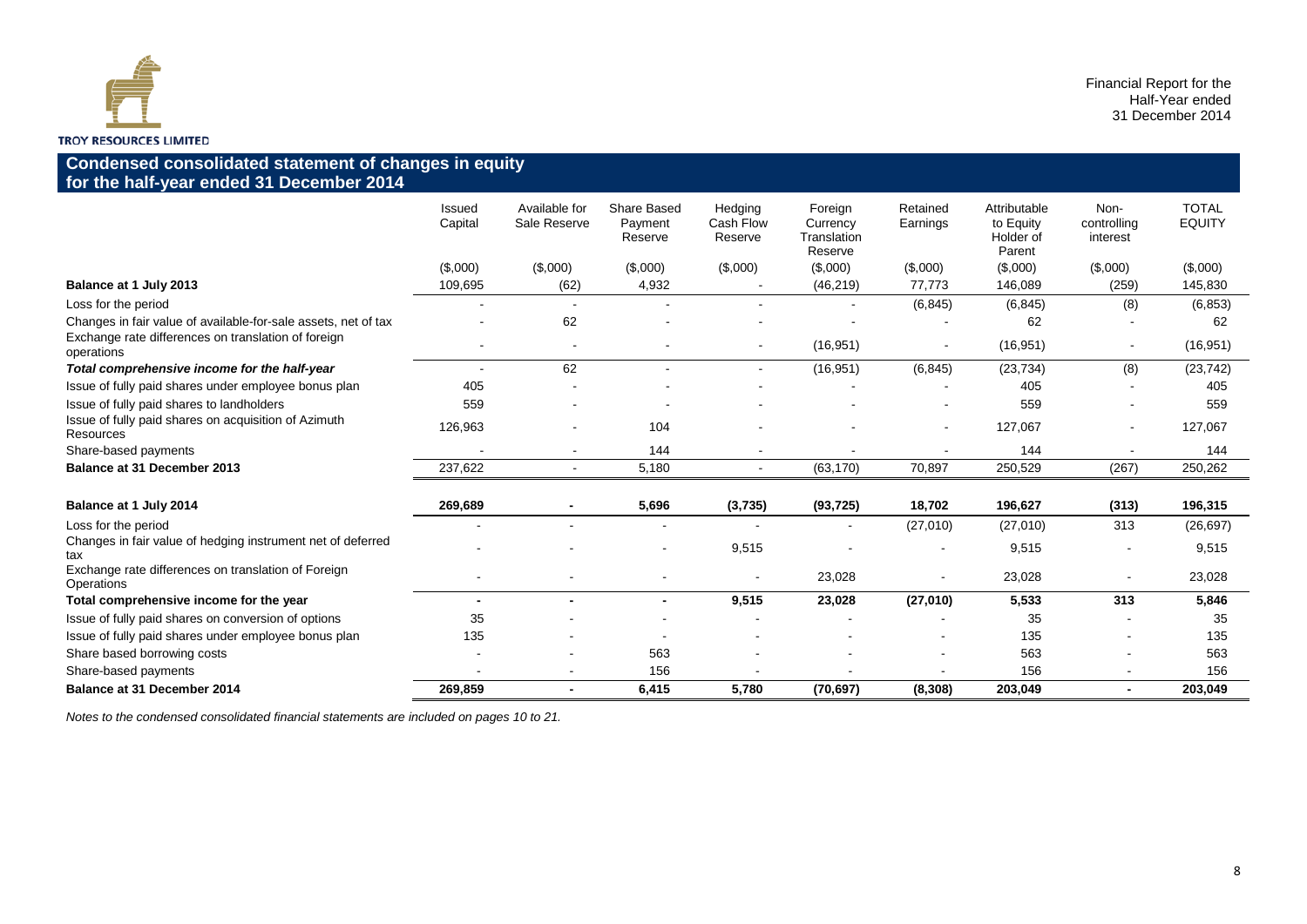

# **Condensed consolidated statement of cash flows for the half-year ended 31 December 2014**

|                                                                                       |              | <b>Consolidated</b>        | Half-year ended            |
|---------------------------------------------------------------------------------------|--------------|----------------------------|----------------------------|
|                                                                                       | <b>Notes</b> | 31 Dec<br>2014<br>(\$'000) | 31 Dec<br>2013<br>(\$'000) |
| <b>CASH FLOWS FROM OPERATING ACTIVITIES</b>                                           |              |                            |                            |
| Receipts from customers                                                               |              | 92,880                     | 72,369                     |
| Payments to suppliers and employees                                                   |              | (73, 635)                  | (77, 791)                  |
| Proceeds from sundry income                                                           |              | 22                         | 68                         |
| Export tax and government royalties paid                                              |              | (6,090)                    | (5,034)                    |
| Income taxes paid                                                                     |              | (241)                      | (1, 349)                   |
| NET CASH PROVIDED BY / (USED IN) OPERATING ACTIVITIES                                 |              | 12,936                     | (11,737)                   |
| <b>CASH FLOWS FROM INVESTING ACTIVITIES</b>                                           |              |                            |                            |
| Payments for property, plant and equipment                                            |              | (25, 012)                  | (5,247)                    |
| Payments for mine and development properties                                          |              | (25, 701)                  | (15, 331)                  |
| Payments for exploration properties capitalised                                       |              | (3,275)                    | (7, 549)                   |
| Payments for power line commitments                                                   |              | (866)                      | (874)                      |
| Cash acquired on acquisition of Azimuth group                                         |              |                            | 7,465                      |
| Payments for Azimuth acquisition                                                      |              |                            | (4, 193)                   |
| Cash disposed on sale of Sertao Mineração Ltda                                        |              | (12)                       |                            |
| Proceeds on sale of property, plant and equipment                                     |              | 104                        | 565                        |
| Interest received                                                                     |              | 214                        | 127                        |
| <b>NET CASH USED IN INVESTING ACTIVITIES</b>                                          |              | (54, 548)                  | (25, 019)                  |
| <b>CASH FLOWS FROM FINANCING ACTIVITIES</b>                                           |              |                            |                            |
| Proceeds from borrowings                                                              | 10           | 30,000                     | 31,000                     |
| Repayments - Industrial and Commercial Bank of China                                  |              | (353)                      |                            |
| Payments of financing costs                                                           |              | (2,968)                    | (1, 473)                   |
| Proceeds from issues of equity securities                                             |              | 35                         |                            |
| Dividends paid - members of parent entity                                             |              |                            | (4)                        |
| <b>NET CASH PROVIDED BY FINANCING ACTIVITIES</b>                                      |              | 26,714                     | 29,524                     |
| Net decrease in cash and cash equivalents                                             |              | (14, 898)                  | (7,232)                    |
| Cash and cash equivalents at the beginning of the period                              |              | 43,409                     | 26,086                     |
| Effects of exchange rate changes on the balance of cash held in<br>foreign currencies |              | 925                        | (150)                      |
| Cash and cash equivalents at end of the period                                        |              | 29,436                     | 18,704                     |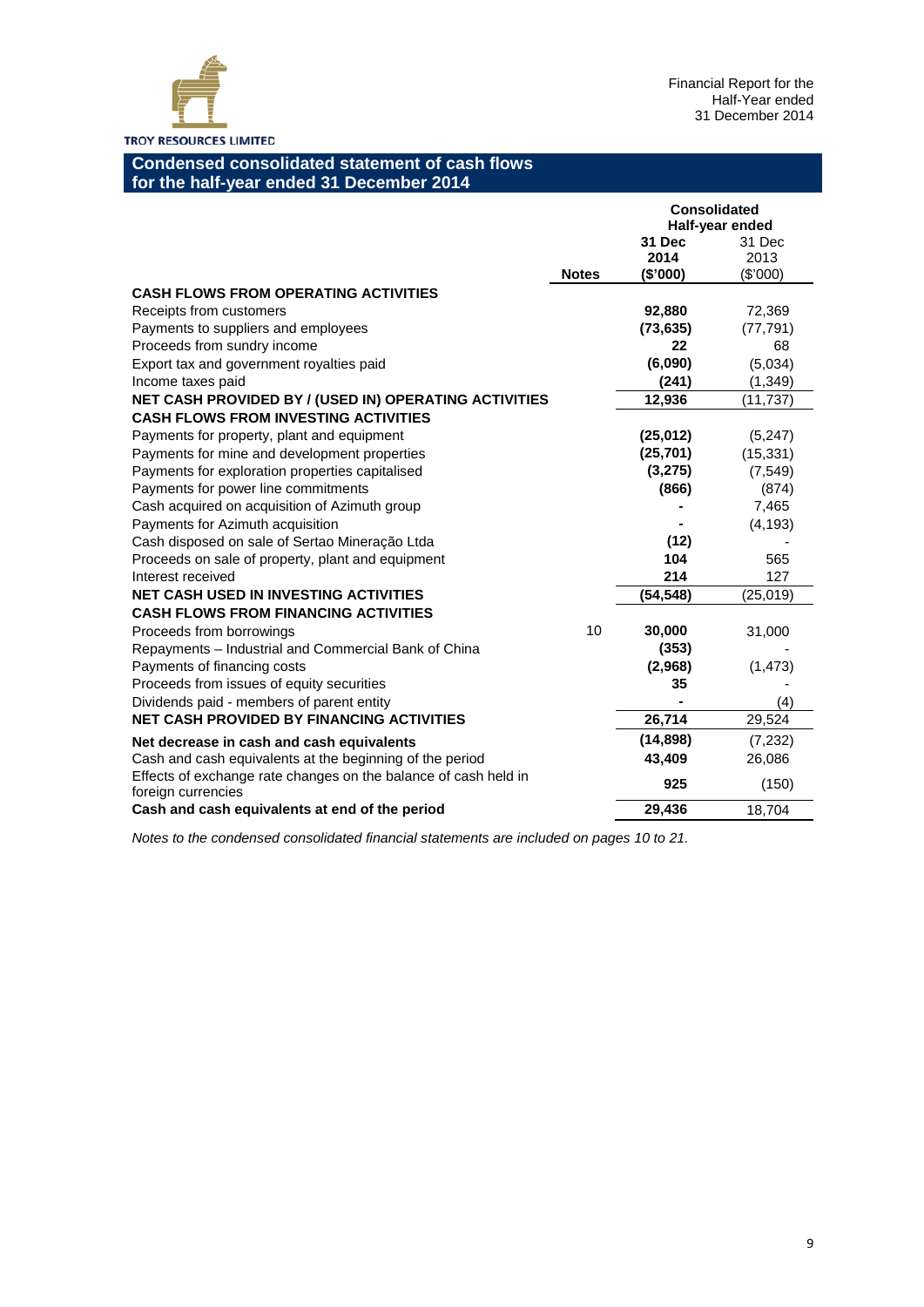

#### **1. Significant accounting policies**

#### **Statement of compliance**

The half-year financial report is a general purpose financial report prepared in accordance with the *Corporations Act 2001* and AASB 134 'Interim Financial Reporting'. Compliance with AASB 134 ensures compliance with International Financial Reporting Standard IAS 34 'Interim Financial Reporting'. The half-year report does not include notes of the type normally included in an annual financial report and should be read in conjunction with the most recent annual financial report.

#### **Basis of preparation**

The condensed consolidated financial statements have been prepared on the basis of historical cost, except for the revaluation of certain non-current assets and financial instruments. Cost is based on the fair values of the consideration given in exchange for assets. All amounts are presented in Australian dollars, unless otherwise noted.

The accounting policies and methods of computation adopted in the preparation of the half-year financial report are consistent with those adopted and disclosed in the Company's 2014 annual financial report for the financial year ended 30 June 2014, except for the impact of the Standards and Interpretations described below. These accounting policies are consistent with Australian Accounting Standards and with International Financial Reporting Standards.

#### **Comparative financial information**

The following comparative financial information has been reclassified to aid comparability with the current half year, and more appropriately reflect the nature of the items concerned. None of the adjustments affect profit before or after tax or net assets.

Expatriate salaries and bonuses of \$315,000 have been reclassified from administration expenses to cost of sales for the half year end 31 December 2013.

#### **Amendments to AASBs and new Interpretations that are mandatorily effective for the current reporting period**

The Group has adopted all of the new and revised Standards and Interpretations issued by the Australian Accounting Standards Board (the AASB) that are relevant to their operations and effective for the current half-year.

New and revised Standards and amendments thereof and Interpretations effective for the current half-year that are relevant to the Group include:

- AASB 1031 'Materiality' (2013)
- AASB 2012-3 'Amendments to Australian Accounting Standards Offsetting Financial Assets and Financial Liabilities'
- AASB 2013-3 'Amendments to AASB 136 Recoverable Amount Disclosures for Non-Financial Assets'
- AASB 2013-4 'Amendments to Australian Accounting Standards Novation of Derivatives and Continuation of Hedge Accounting '
- AASB 2013-9 'Amendments to Australian Accounting Standards' Part B: 'Materiality'
- AASB 2014-1 'Amendments to Australian Accounting Standards'
	- Part A: 'Annual Improvements 2010-2012 and 2011-2013 Cycles'
	- Part B: 'Defined Benefit Plans: Employee Contributions (Amendments to AASB 119)'
	- Part C: 'Materiality'
	- Interpretation 21 'Levies'

#### **Amendments to AASBs and the new Interpretation that are mandatorily effective for the current reporting period**

The adoption of the new and revised Standards and Interpretation, other than for those discussed below, have not resulted in any changes to the Group's accounting policies and have no effect on the amounts reported, or disclosures made, for the current, or prior half-years.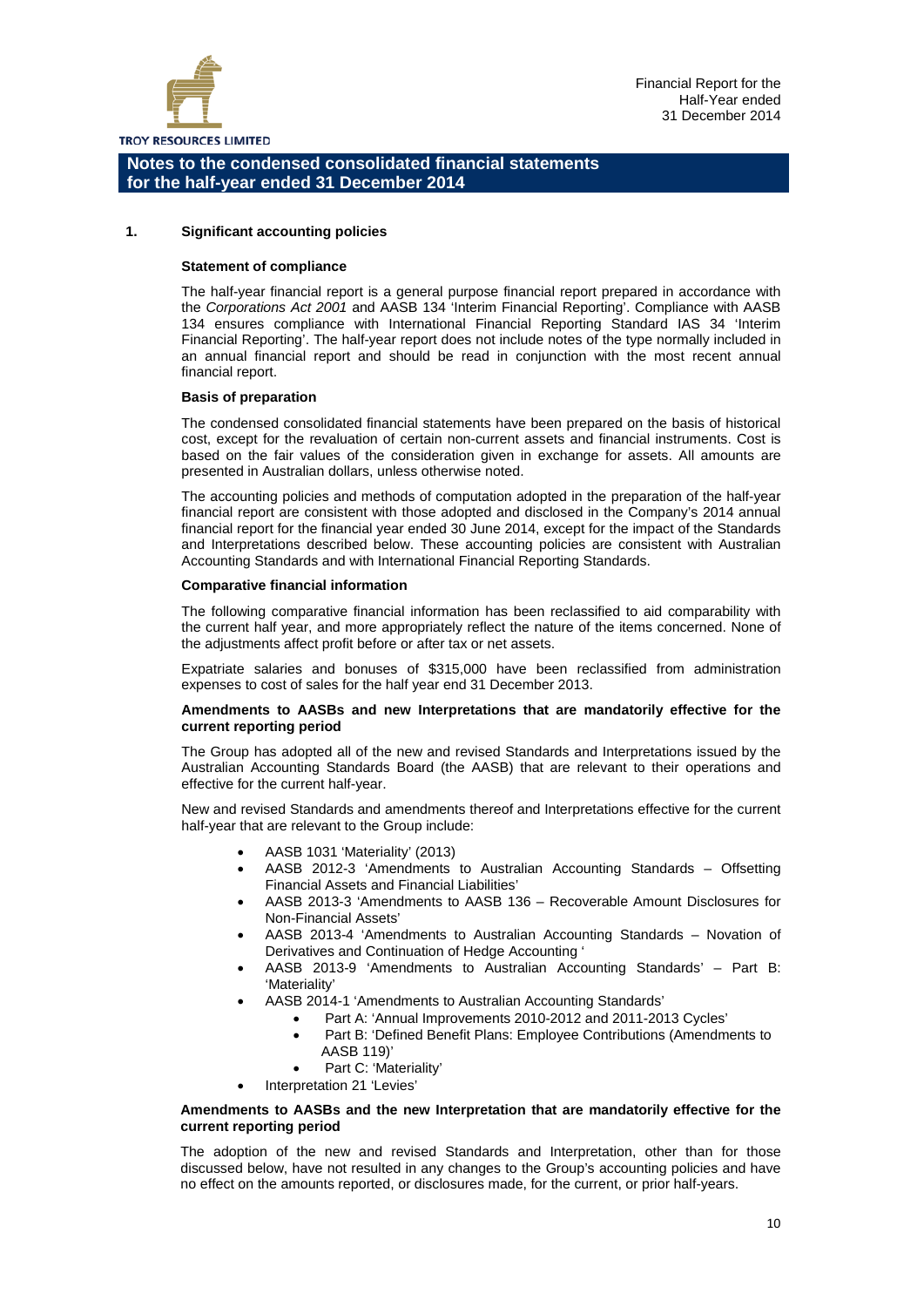

#### **1. Significant accounting policies (continued)**

#### **Impact of the application of AASB 2013-3 'Amendments to AASB 136 – Recoverable Amount Disclosures for Non-Financial Assets'**

The Group has applied the amendments to AASB 136 for the first time in the current half-year. The amendments to AASB 136 remove the requirement to disclose the recoverable amount of a cash generating unit (CGU) to which goodwill or other intangible assets with indefinite useful lives had been allocated when there has been no impairment or reversal of impairment of the related CGU. Furthermore, the amendments introduce additional disclosure requirements applicable to when the recoverable amount of an asset or a CGU is measured at fair value less costs of disposal. These new disclosures include the fair value hierarchy, key assumptions and valuation techniques used which are in line with the disclosure required by AASB 13 'Fair Value Measurements'. Refer to note 9 and note 13.

#### **2. Segment Information**

The following is an analysis of the Group's revenue and results by reportable operating segment for the half-year under review:

|                                                                        | <b>Segment Revenue</b><br>Half-year ended |                            |                            | <b>Segment Profit/(Loss)</b><br>Half-year ended |
|------------------------------------------------------------------------|-------------------------------------------|----------------------------|----------------------------|-------------------------------------------------|
|                                                                        | 31 Dec<br>2014<br>(\$'000)                | 31 Dec<br>2013<br>(\$'000) | 31 Dec<br>2014<br>(\$'000) | 31 Dec<br>2013<br>(\$'000)                      |
| <b>Producing Operations:</b>                                           |                                           |                            |                            |                                                 |
| Argentina                                                              | 74,894                                    | 54,862                     | 8,376                      | (3, 419)                                        |
| Brazil                                                                 | 16,634                                    | 20,804                     | 1,737                      | (841)                                           |
| Hedge gains                                                            | 714                                       |                            | 714                        |                                                 |
| <b>Total Operations</b>                                                | 92,242                                    | 75,666                     | 10,827                     | (4, 260)                                        |
| <b>Exploration:</b>                                                    |                                           |                            |                            |                                                 |
| Argentina                                                              |                                           |                            | (1, 434)                   | (1, 148)                                        |
| Guyana                                                                 |                                           |                            | (5, 553)                   | (7, 793)                                        |
| Capitalised Guyana                                                     |                                           |                            | 3,275                      | 7,549                                           |
| <b>Total Exploration</b>                                               |                                           |                            | (3,712)                    | (1, 392)                                        |
| Impairment:                                                            |                                           |                            |                            |                                                 |
| Mining Properties -                                                    |                                           |                            | (29, 921)                  |                                                 |
| Argentina                                                              |                                           |                            |                            |                                                 |
| Corporate                                                              |                                           |                            | (546)                      |                                                 |
| <b>Total Impairment loss</b><br>before income tax                      |                                           |                            | (30, 467)                  |                                                 |
| <b>Total Segments</b>                                                  | 92,242                                    | 75,666                     | (23, 352)                  | (5,652)                                         |
| Other income                                                           |                                           |                            | 727                        | 204                                             |
| Corporate administration                                               |                                           |                            | (3, 557)                   | (4,826)                                         |
| Corporate – other<br>expenses                                          |                                           |                            | (343)                      | (942)                                           |
| Finance costs                                                          |                                           |                            | (1, 584)                   | (1, 927)                                        |
| <b>Acquisition costs</b>                                               |                                           |                            |                            | (2,673)                                         |
| (Loss) Before Tax                                                      |                                           |                            | (28, 109)                  | (15, 816)                                       |
| Income tax benefit                                                     |                                           |                            | 1,412                      | 8,963                                           |
| <b>Consolidated segment</b><br>revenue and (loss) for<br>the half-year | 92,242                                    | 75,666                     | (26, 697)                  | (6, 853)                                        |

The revenue reported above represents revenue generated from external customers. There were no intersegment sales during the half-year.

Segment profit represents the profit earned by each segment without the allocation of corporate administration costs including Directors' salaries, other income, corporate finance costs, and tax expense. This is the measure reported to the chief operating decision maker for the purpose of resource allocation and assessment of segment performance.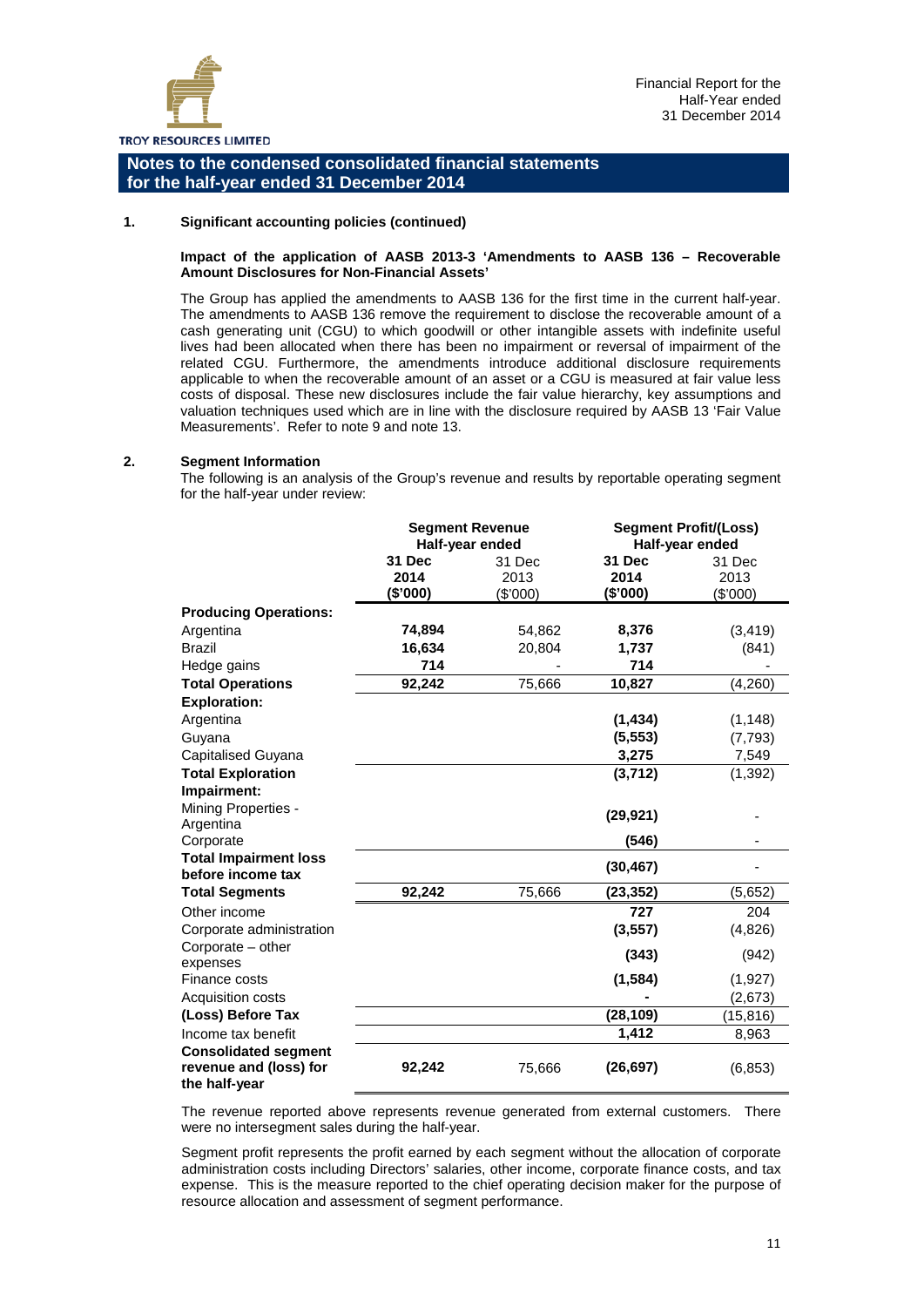

#### **2. Segment Information (continued)**

The following is an analysis of the consolidated entity's assets by reportable segment:

|                                          | <b>Consolidated as at</b> |          |
|------------------------------------------|---------------------------|----------|
|                                          | 31 Dec                    | 30 Jun   |
| <b>Total Assets</b>                      | 2014                      | 2014     |
|                                          | (\$'000)                  | (\$'000) |
| <b>Continuing operations:</b>            |                           |          |
| Argentina                                | 107,058                   | 113,408  |
| <b>Brazil</b>                            | 8,347                     | 8,765    |
| Australia                                | 1.391                     |          |
| Guyana                                   | 174,530                   | 126,603  |
| <b>Total Segment Assets:</b>             | 291,326                   | 248,776  |
| Cash and cash equivalents <sup>(i)</sup> | 29,436                    | 43,409   |
| Hedge asset                              | 1,982                     |          |
| Other assets <sup>(i)</sup>              | 7,536                     | 2,595    |
| <b>Total Assets</b>                      | 330.280                   | 294.780  |

 $<sup>(ii)</sup>$  Unallocated assets include various assets including cash held at a corporate level that have</sup> not been allocated to the underlying segments

The following is an analysis of the consolidated entity's liabilities by reportable segment:

|                                        | <b>Consolidated as at</b> |          |  |  |
|----------------------------------------|---------------------------|----------|--|--|
|                                        | 31 Dec                    | 30 Jun   |  |  |
| <b>Total Liabilities</b>               | 2014                      | 2014     |  |  |
|                                        | (\$'000)                  | (\$'000) |  |  |
| <b>Continuing operations:</b>          |                           |          |  |  |
| Argentina                              | 25,333                    | 19,665   |  |  |
| Brazil                                 | 4.161                     | 4,669    |  |  |
| Guyana                                 | 7,293                     | 9,848    |  |  |
| <b>Total Segment Liabilities:</b>      | 36,787                    | 34,182   |  |  |
| Income tax liabilities <sup>(ii)</sup> | 18,549                    | 17,453   |  |  |
| Borrowings <sup>(ii)</sup>             | 69,355                    | 40,818   |  |  |
| Hedge liability                        |                           | 4,244    |  |  |
| Other liabilities <sup>(ii)</sup>      | 2,540                     | 1,768    |  |  |
| <b>Total Liabilities</b>               | 127,231                   | 98,465   |  |  |

(iii) Unallocated liabilities include tax liabilities, deferred consideration, corporate leave entitlements and consolidated entity borrowings not specifically allocated to any one underlying segment.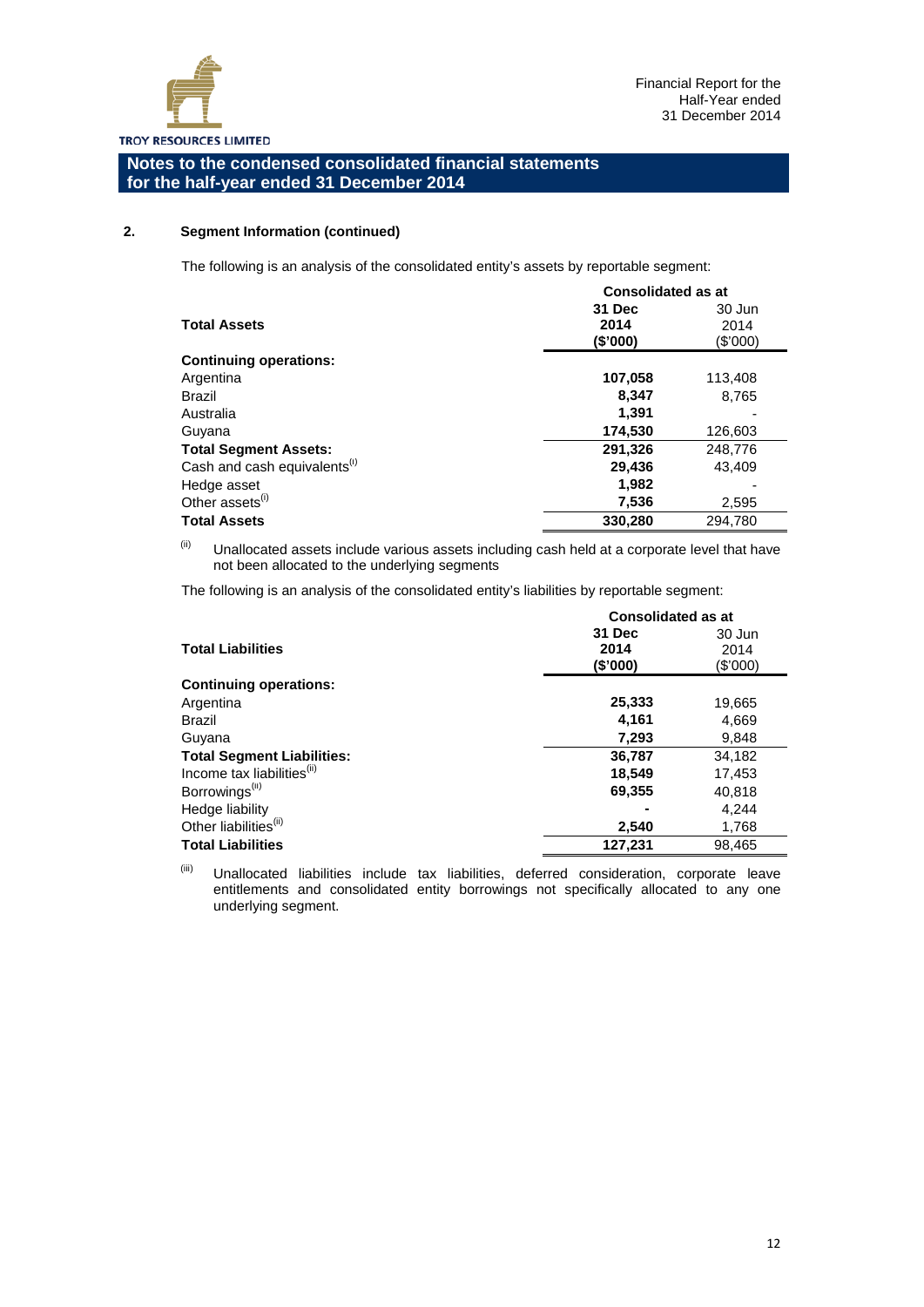

#### **3. Revenue**

|                            | <b>Consolidated</b><br>Half-year ended |          |  |
|----------------------------|----------------------------------------|----------|--|
|                            | 31 Dec<br>31 Dec                       |          |  |
|                            | 2014                                   | 2013     |  |
|                            | (\$'000)                               | (\$'000) |  |
| <b>Operating Revenue</b>   |                                        |          |  |
| Gold sales                 | 61,091                                 | 57,345   |  |
| Silver sales               | 30,437                                 | 18,321   |  |
| Hedging realised           | 714                                    |          |  |
|                            | 92,242                                 | 75,666   |  |
| <b>Other Income</b>        |                                        |          |  |
| Interest received          | 244                                    | 127      |  |
| Net foreign exchange gains | 461                                    |          |  |
| Other                      | 22                                     | 77       |  |
|                            | 727                                    | 204      |  |

## **4. Expenses**

|                                             | <b>Consolidated</b> |          |
|---------------------------------------------|---------------------|----------|
|                                             | Half-year ended     |          |
|                                             | 31 Dec              | 31 Dec   |
|                                             | 2014                | 2013     |
|                                             | (\$'000)            | (\$'000) |
| (i) Cost of sales                           |                     |          |
| Depreciation of property, plant & equipment |                     |          |
| - Cost of sales                             | 5,331               | 6,779    |
| - Administration expenses                   | 80                  | 80       |
| Amortisation of mining properties           | 12,316              | 10,128   |
| Export tax and other taxes (Argentina)      | 4,188               | 3,104    |
| Government royalties                        | 4,204               | 2,494    |
|                                             |                     |          |
| (ii) Exploration Expenditure                |                     |          |
| Exploration expenditure incurred            | 6,987               | 8,941    |
| Exploration capitalised (net of write-offs) | (3,275)             | (7, 549) |
| Exploration expensed (net)                  | 3,712               | 1,392    |
|                                             |                     |          |
| (iii) Administration Expenses               |                     |          |
| Head office salaries, bonuses and on-costs  | 1,304               | 1,241    |
| Guyana expatriate salaries                  |                     | 218      |
| Directors fees and on-costs                 | 296                 | 268      |
| Other Brazil administration                 | 85                  | 99       |
| Depreciation – furniture and equipment      | 80                  | 80       |
| Other Guyana office administration          |                     | 484      |
| Canadian office and administration          | 415                 | 576      |
| Other Head office administration (1)        | 1,377               | 1,860    |
| Total                                       | 3,557               | 4,826    |

 $(0)$  Includes listing fees, shareholder costs, audit fees, taxation consultants, office rents, insurance, travel, conferences and other head office administration expenditure.

# **(iv) Other Expenses - Corporate**

| Share based payments        | 156            | 144 |
|-----------------------------|----------------|-----|
| Net foreign exchange losses | $\blacksquare$ | 790 |
| Loss on sale of equipment   | 187            |     |
|                             | 343            | 942 |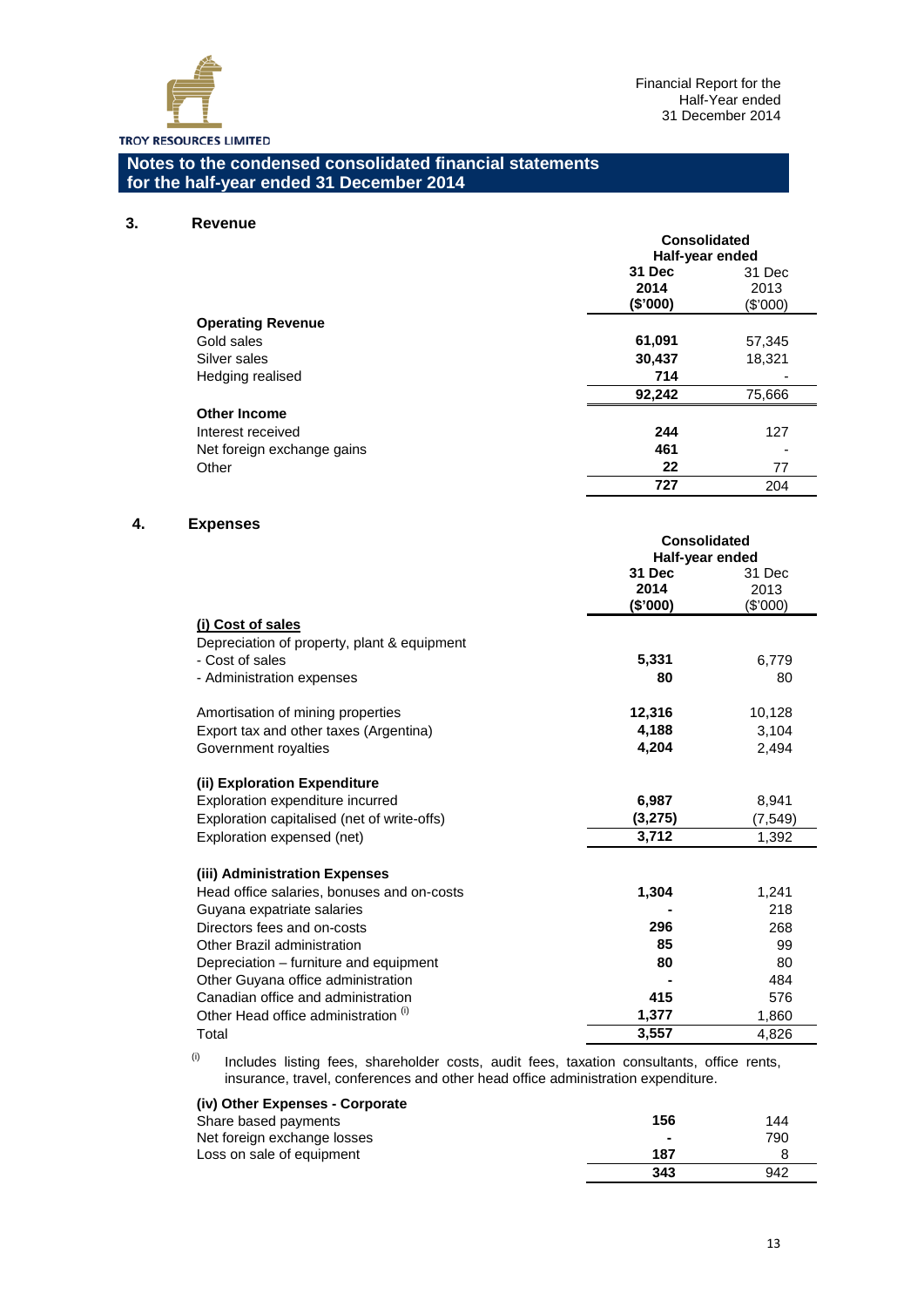

## **4. Expenses (continued)**

|                                           | <b>Consolidated</b><br>Half-year ended |            |
|-------------------------------------------|----------------------------------------|------------|
|                                           | 31 Dec                                 | 31 Dec     |
|                                           | 2014                                   | 2013       |
|                                           | (\$000)                                | $(\$'000)$ |
| (v) Finance costs                         |                                        |            |
|                                           | 1,183                                  | 1,927      |
| Borrowing costs<br>Hedging <sup>(i)</sup> | 401                                    |            |
|                                           | 1,584                                  | 1,927      |

 $(ii)$  Represents the amortised finance costs of the gold and silver hedges.

| (vi) Acquisition Costs        |                |       |
|-------------------------------|----------------|-------|
| Acquisition success fee       | $\blacksquare$ | 1,623 |
| Legal fees                    |                | 63    |
| Salary and redundancy payouts |                | 602   |
| Listing fees ASX/TSX          |                | 301   |
| Share registry and other      |                | 84    |
|                               |                | 2.673 |

#### **(vii) Impairment Loss**  Mining properties <sup>(i)</sup> **29,921 29,921** Corporate – property, plant and equipment **546** Impairment loss before income tax **30,467**<br>Deferred income tax benefit (1,910) Deferred income tax benefit Impairment loss net of income tax **28,557** -

 $(0)$  Refer to Note 9 for further information on the impairment loss relating to Mining properties.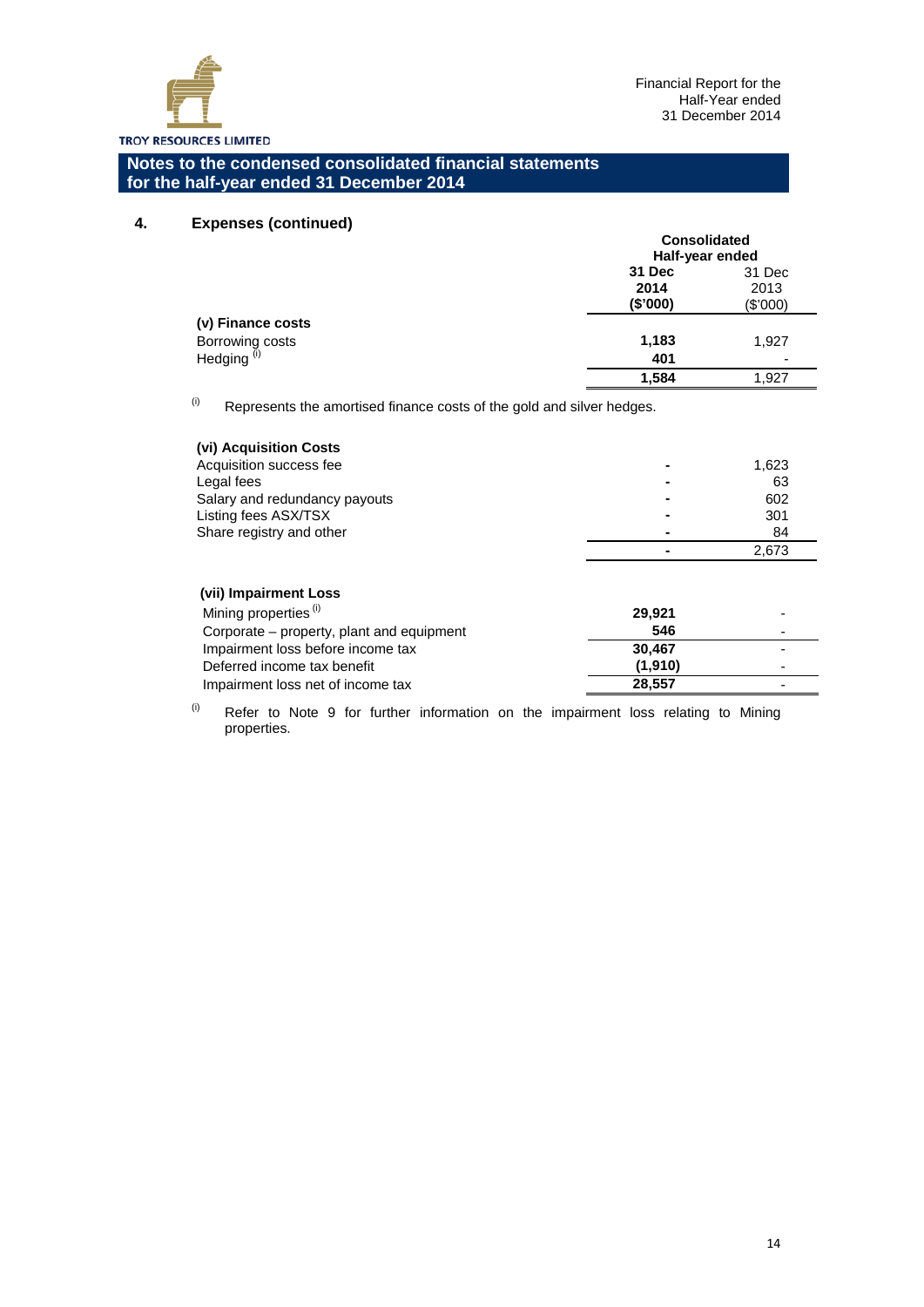

#### **5. Taxation**

#### **Export Tax / Government Royalties**

Export tax is incurred on the gross revenue of all gold and silver shipped out of Argentina at a rate of 5%. Government royalties are separate and are levied on production and infrastructure spending. Both of these costs are reported as part of costs of sales and disclosed in Note 4.

#### **Income Tax**

Income tax rates applicable for Corporations operating in Argentina, Brazil, Guyana and Australia are 35%, 34%, 30% and 30% respectively. Argentine export tax is deductible for Argentine income tax purposes. The difference between actual tax expense or benefit and prior year tax estimates for Brazil and Argentina arise because the tax year in these jurisdictions follow a calendar year.

|                            |                                        | <b>Consolidated Half-year ended</b>      |
|----------------------------|----------------------------------------|------------------------------------------|
|                            | 31 Dec 2014                            |                                          |
|                            | Tax expense /<br>(benefit)<br>(\$'000) | <b>Effective</b><br><b>Tax Rate</b><br>% |
| Argentina<br><b>Brazil</b> | 2,194<br>(1, 129)                      | $9.5^{(i)}$<br>$N/A$ <sup>(ii)</sup>     |
| Guyana                     |                                        | Nil                                      |
| Australia                  | (2, 477)<br>(1, 412)                   | $N/A$ <sup>(iii)</sup><br>۰              |

- $<sup>(i)</sup>$  The actual rate of tax differs from the nominal rate noted above due to impairment charges</sup> during the financial year and additional taxation deductions reversing estimated current and deferred tax provided in the prior year. No deferred tax assets are available to offset deferred tax liabilities in Argentina with historical losses fully utilised.
- $<sup>(ii)</sup>$  The effective income tax rate for the Troy group in the current year is impacted by IFRS</sup> adjustments for Brazil that have been charged/credited to the profit and loss account which are non-deductible/assessable for taxation purposes.
- (iii) The tax benefit in Australia relates to previously unrecognised accumulated tax losses recognised to offset deferred tax liabilities on hedge assets.

#### **6. Trade and Other Receivables**

|                                   | <b>Consolidated as at</b> |            |
|-----------------------------------|---------------------------|------------|
|                                   | 31 Dec                    | 30 Jun     |
|                                   | 2014                      | 2014       |
|                                   | (\$'000)                  | $(\$'000)$ |
| <b>Current</b>                    |                           |            |
| Debtors and prepayments (i)(ii)   | 12,097                    | 6,880      |
| Value added tax recoverable (iii) | 14,970                    | 10,053     |
|                                   | 27,067                    | 16,933     |
| <b>Non-Current</b>                |                           |            |
| Value added tax recoverable (iii) | 4,639                     | 5,136      |

- $(0)$  Trade debtors include accounts receivable in relation to bullion and doré sales. Other receivables and prepayments primarily include advance payments to contractors and insurers and recovery of fuel and accommodation expenses incurred on behalf of contractors. Where the collection of receivables is doubtful an allowance for doubtful debts is recognised. No allowance has been recognised at 31 December 2014 (30 June 2014: Nil). Trade receivables operate on standard 30 to 45 day terms. No interest is charged for the first 45 days from the date of the invoice.
- $\frac{1}{10}$  As at 31 December 2014 (30 June 2014: Nil) no receivables are past due, or impaired.
- $<sup>(iii)</sup>$  Within Argentina, the Group has incurred value added tax (VAT) as part of its purchases</sup> which is recoverable over time in proportion to the level of future export sales. During the half-year \$7,159,374 of VAT receivable was recovered (31 December 2013: \$3,950,000).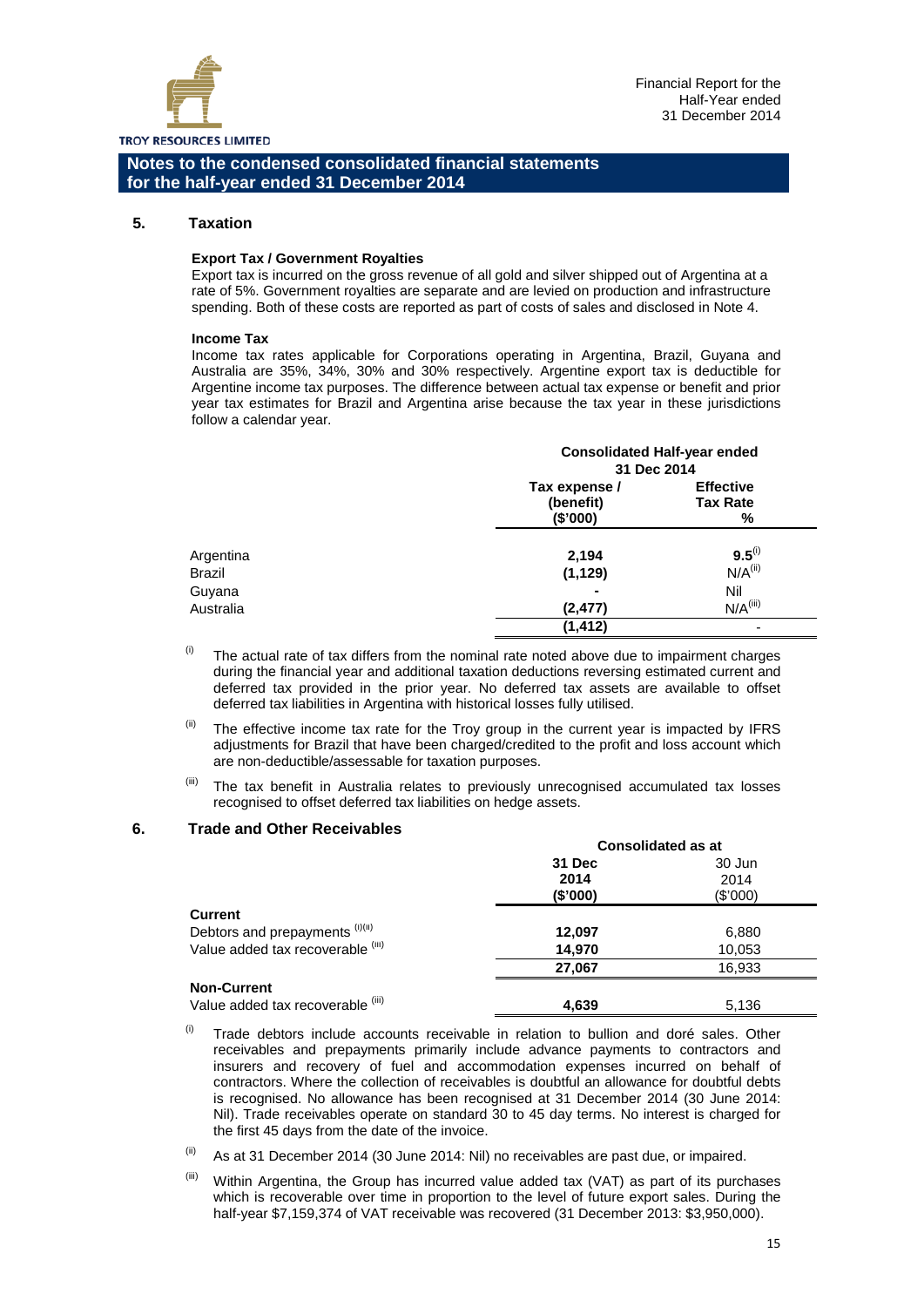

**Consolidated as at**

**Notes to the condensed consolidated financial statements for the half-year ended 31 December 2014**

## **7. Hedge Instruments**

|                                                                                                                         | GONSONGCHEU AS AL          |                            |
|-------------------------------------------------------------------------------------------------------------------------|----------------------------|----------------------------|
| Derivatives that are designated as hedging<br>instruments carried at fair value                                         | 31 Dec<br>2014<br>(\$'000) | 30 Jun<br>2014<br>(\$'000) |
| <b>Hedge Assets</b><br>Gold and silver forward contracts – Effective<br>Gold and silver forward contracts – Ineffective | 7,536                      |                            |
|                                                                                                                         | 7,536                      |                            |
| Derivatives that are designated as hedging<br>instruments carried at fair value<br><b>Hedge Liabilities</b>             |                            |                            |
| Gold and silver forward contracts – Effective                                                                           |                            | 4,244                      |
| Gold and silver forward contracts – Ineffective                                                                         |                            |                            |
|                                                                                                                         |                            | 4.244                      |
| Amortised finance cost of the gold and<br>silver hedges                                                                 |                            |                            |
| Gold and silver forward contracts                                                                                       | 401                        | 509                        |

# **8. Commitments and Contingent Liabilities**

Capital expenditure commitments for the construction of Karouni at 31 December 2014 totalled \$9,325,000 (30 June 2014: \$10,756,000).

There are no contingent liabilities other than:

(i) General bank guarantees to financial institutions totalling \$159,944 (30 June 2014: \$222,616), of which \$152,944 (30 June 2014: \$147,520) is cash backed.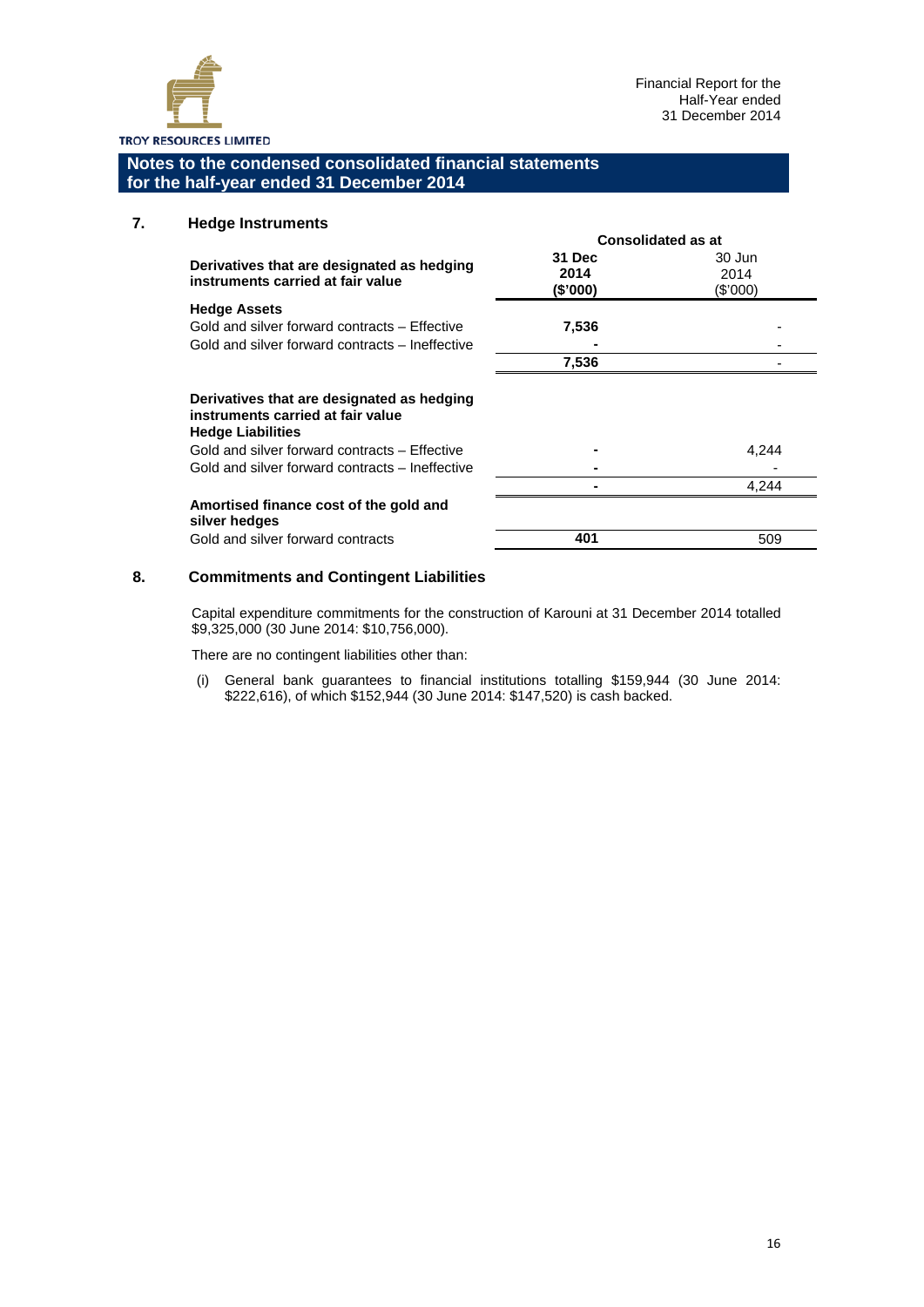

## **9. Impairment testing for non-current assets**

#### **Results of impairment testing**

|                                           | <b>Consolidated as at</b>  |                            |
|-------------------------------------------|----------------------------|----------------------------|
|                                           | 31 Dec<br>2014<br>(\$'000) | 30 Jun<br>2014<br>(\$'000) |
| Casposo CGU, Argentina                    | 29,921                     |                            |
| Corporate – property, plant and equipment | 546                        | -                          |
| Andorinhas CGU, Brazil                    | ۰                          | $\overline{\phantom{0}}$   |
| Karouni CGU, Guyana                       | $\blacksquare$             | 87,459                     |
| <b>Total impairment</b>                   | 30,467                     | 87,459                     |
|                                           |                            |                            |

#### **Development and Mine Assets**

Non-financial assets are reviewed at each reporting period to determine whether there is an indication of impairment. Where an indicator of impairment exists, a formal estimate of recoverable amount is made.

The Group carried out recoverable amount assessments for all of its cash generating units (CGU's) and this has resulted in an impairment charge for the Casposo gold and silver operation.

#### **Methodology**

The future recoverability of capitalised Mining properties and property, plant and equipment is dependent on a number of key factors including: gold and silver price, foreign exchange rates, discount rates used in determining the estimated discounted cashflow of CGU's and the level of reserves and resources. The costs to dispose have been estimated by management based on prevailing market conditions. Impairment is recognised when the carrying amount of the CGU exceeds its recoverable amount.

The Group has adopted fair value less cost to sell which is greater than the value in use and hence used this as the recoverable amount for impairment testing purposes. Fair value is estimated based on discounted cashflows using market based commodity price and exchange assumptions, estimated quantities of recoverable minerals, production levels, operating costs and future capital expenditure. When life-of-mine plans do not fully utitlise the existing resource for a CGU, and options exist for the future extraction and processing of all or part of those resources, an estimate of the value of unmined resources is included in the determination of fair value. The Group considers this valuation approach to be consistent with the approach taken by other market participants.

Present values are determined using a risk adjusted discount rate appropriate to the risks inherent in the assets.

Estimates of quantities of recoverable minerals, production levels, operating costs and capital requirements are sourced from the Group's planning process documents, including life-of-mine plans and operational budgets.

Significant judgements and assumptions are required in making estimates of fair value. CGU valuations are subject to variability in key assumptions including, but not limited to, long term gold and silver prices, currency exchange rates, discount rates, production assumptions and operating costs. A change in one or more of the assumptions used to estimate fair value could reduce or increase a CGU's fair value.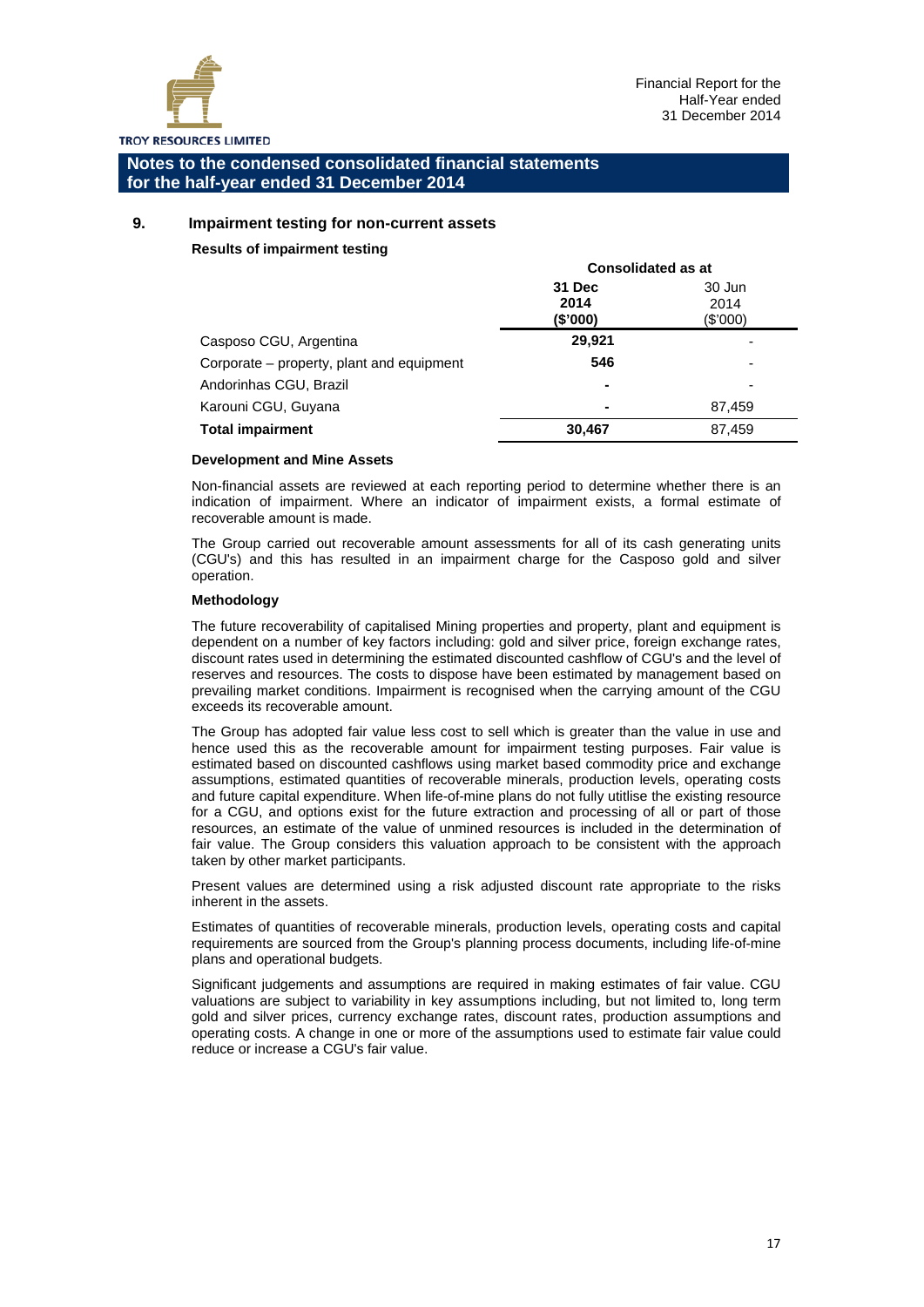

#### **9. Impairment testing for non-current assets (Continued)**

#### **Key assumptions**

The table below summarises the key assumptions used in the 2014 half-year end carrying value assessments:

|                                    | 31 Dec 2014 |       |       |
|------------------------------------|-------------|-------|-------|
|                                    | CY15        | CY16  | CY17  |
| Gold price (US\$ per ounce)        | 1,200       | 1.244 | 1.225 |
| Silver price (US\$ per ounce)      | 17.50       | 19.00 | 18.00 |
| Discount rate per annum (post-tax) | 9.3%        | 9.3%  | 9.3%  |
| Foreign exchange rate (A\$/US\$)   | 0.816       | 0.813 | 0.800 |

#### *Commodity prices and exchange rates*

These are estimated with reference to external market forecasts prevalent at the half-year end. They are updated at least twice annually.

#### *Discount rate*

In determining the fair value of CGU's, the future cashflows are discounted using rates based on the Group's estimated after tax weighted average cost of capital, with an additional premium applied having regard to the geographic location of the CGU.

#### *Operating and capital costs*

Life-of-mine operating and capital cost assumptions are based on the Group's latest budget and life-of-mine plans. The projections do not include any provision for cost improvements reflecting the Group's objectives to maximise free cashflow, optimise and reduce activity, improve capital and labour productivity.

#### *Unmined resources*

Unmined resources may not be included in a CGU's particular life-of-mine plan for a number of reasons, including the need to constantly re-assess the economic returns on and timing of specific production options in the current economic environment.

#### **Impacts**

After reflecting the write-down of Casposo, the Group has conducted carrying value analysis and non-current asset impairments of \$28,011 after tax, as summarised in the table below:

| CGU                              | <b>Profit and Loss</b><br>\$'000 |
|----------------------------------|----------------------------------|
| Casposo                          | 29,921                           |
| Total CGU impairment             | 29,921                           |
| Tax                              | (1,910)                          |
| Total CGU impairment (after tax) | 28.011                           |

The impairment charges were applied to the balance sheet in the following manner:

|                   | \$'000 |
|-------------------|--------|
| Mining properties | 29.921 |

The fair values of the Group's other CGU's were assessed by the Group and they exceeded their carrying values.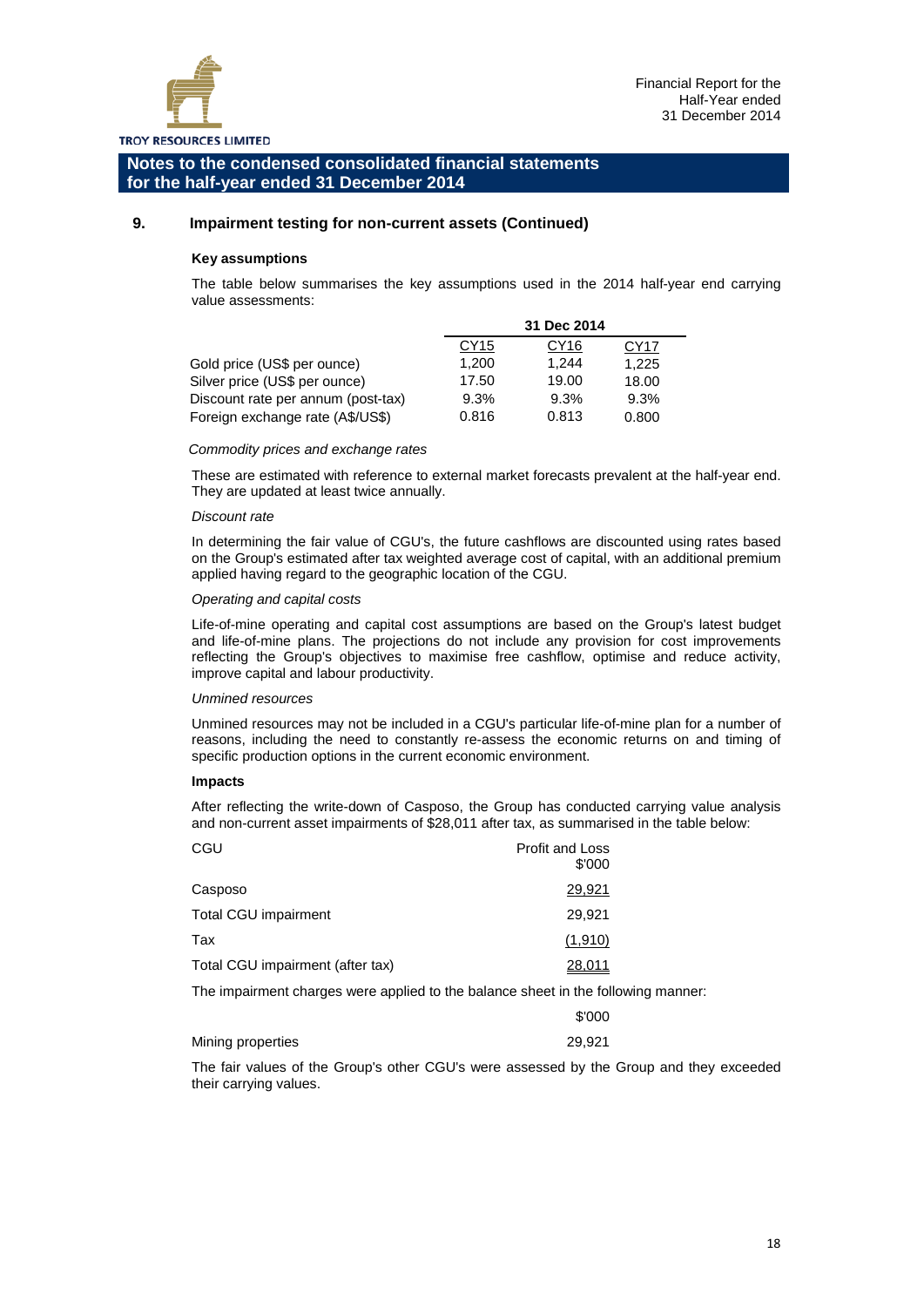

#### **9. Impairment testing for non-current assets (Continued)**

#### **Sensitivity Analysis**

After recognising the asset impairment and write down for Casposo, the recoverable value is assessed as being equal to its carrying value at 31 December 2014. Additionally using the assumptions and methodology above the recoverable value of the Karouni CGU has minimal head room compared to its carrying value at 31 December 2014.

Any variation in the key assumptions going forward will impact the recoverable value of the CGU's. If the variation in an assumption has a negative impact on recoverable value, it could indicate a requirement for additional impairment of non-current assets for either or both Casposo and Karouni.

#### **10. Borrowings**

|                                                                                | <b>Consolidated as at</b>  |                            |
|--------------------------------------------------------------------------------|----------------------------|----------------------------|
|                                                                                | 31 Dec<br>2014<br>(\$'000) | 30 Jun<br>2014<br>(\$'000) |
| Debt facility                                                                  |                            |                            |
| Industrial and Commercial Bank of China<br>(Argentina) S.A. - debt facility    | 1,148                      | 1,391                      |
| Investec Bank (Australia) Limited -<br>Revolving Corporate Loan Facility (RCF) |                            | 20,000                     |
| Revolving Acquisition Loan Facility (ALF)                                      |                            | 20,000                     |
| Investec Bank PLC - Syndicated Debt<br>Facility                                | 70,000                     |                            |
| Capitalised borrowing costs                                                    | (1,793)                    | (573)                      |
|                                                                                | 69,355                     | 40,818                     |
| Current                                                                        | 38,265                     | 30,695                     |
| Non-current                                                                    | 31,090                     | 10,123                     |
|                                                                                | 69.355                     | 40.818                     |

#### **11. Issued Capital**

|                                                                                           | Half-year ended<br>31 Dec 2014 |          | Full-year ended<br>30 Jun 2013 |          |
|-------------------------------------------------------------------------------------------|--------------------------------|----------|--------------------------------|----------|
| Fully paid ordinary share capital                                                         | No.<br>(000)                   | (\$'000) | No.<br>(000'                   | (\$'000) |
| Balance at the beginning of the<br>financial year                                         | 195,035                        | 269,689  | 91,469                         | 109,695  |
| Issue of fully paid shares on exercise of<br>options                                      | 61                             | 35       |                                |          |
| Issue of fully paid shares in lieu of cash<br>bonus                                       | 169                            | 135      | 368                            | 405      |
| Issue of fully paid shares to landowners<br>in Guyana <sup>(i)</sup>                      |                                |          | 476                            | 559      |
| Issue of fully paid shares for the<br>acquisition of Azimuth                              |                                |          | 76,174                         | 126,964  |
| Issue of fully paid shares pursuant to<br>share placement net of share issue<br>costs     |                                |          | 22,289                         | 26,922   |
| Issue of fully paid shares pursuant to<br>share purchase plan net of share issue<br>costs |                                |          | 4,259                          | 5,144    |
|                                                                                           | 195,265                        | 269,859  | 195,035                        | 269,689  |

 **Consolidated** 

 $<sup>(i)</sup>$  Issued pursuant to the terms of agreement between Azimuth Resources Limited ("Azimuth")</sup> and landholders in Guyana.

 **Consolidated**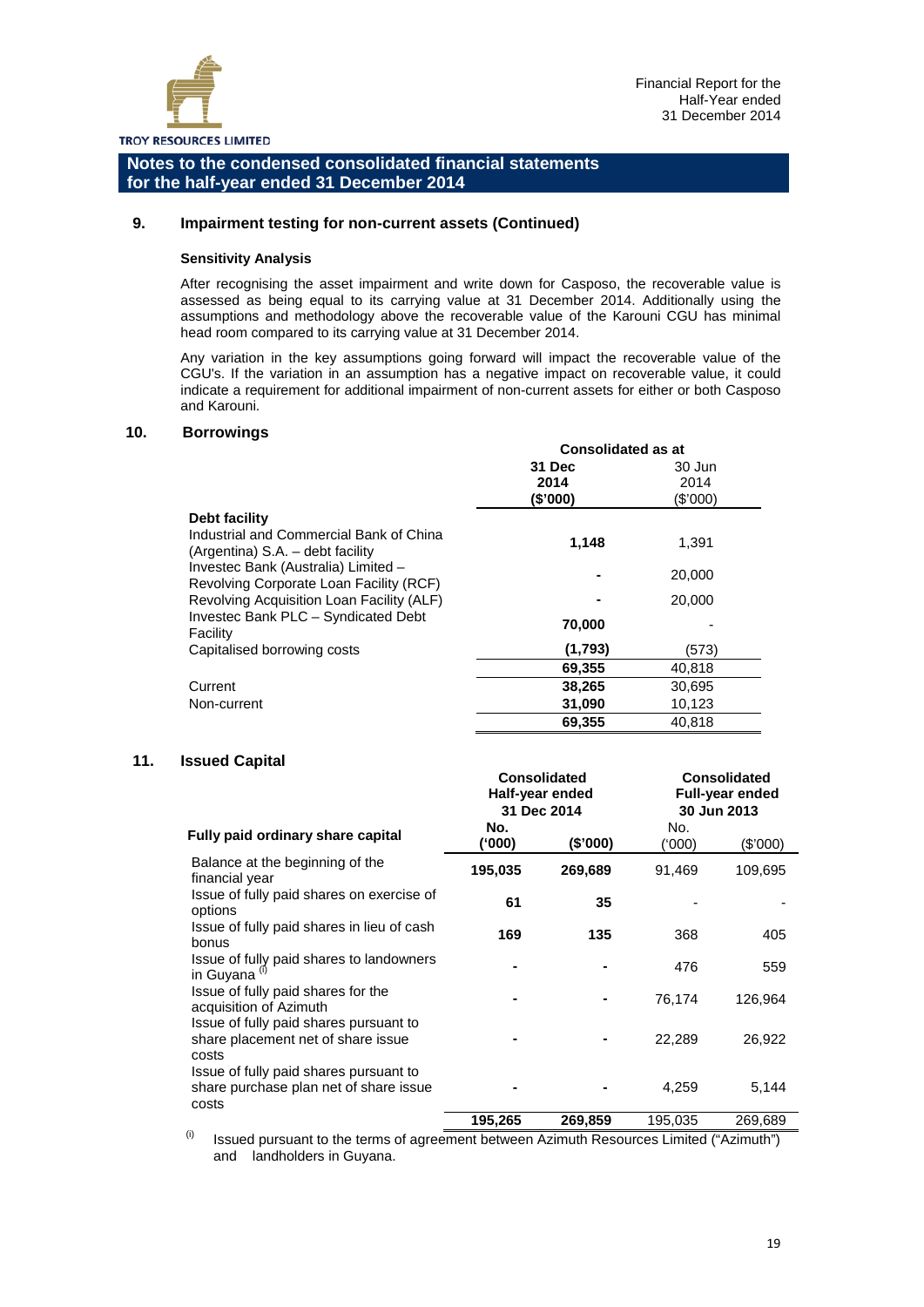

#### **12. Subsequent Events**

On 15 January 2015, 10,000,000 unlisted call options (non-cash) over ordinary shares with an exercise price of \$0.80 and expiring 15 January 2018 were issued to Investec Bank Plc as part consideration for facility being provided by Investec Bank Plc. The issue of these options resulted in the cancellation of 3,892,398 unlisted options that had been previously issued to Investec Bank Plc.

On 9 February 2015 Troy announced that all conditions precedent for drawdown of the \$30 million Tranche B Facility with Investec Bank Plc had been satisfied.

#### **13. Financial Instruments**

The fair value of the Group's financial assets and liabilities are determined on the following basis.

13.1 Fair value of the Group's financial assets and financial liabilities that are measured at fair value on a recurring basis

Subsequent to initial recognition at fair value, financial instruments are grouped into Levels 1 to 3 based on the degree to which the fair value is observable.

Levels are defined as follows:

- Level 1 fair value measurements are those derived from quoted prices (unadjusted) in active markets for identical assets of liabilities.
- Level 2 fair value measurements are those derived from inputs other than quoted prices included with Level 1 that are observable for the asset or liability, either directly (i.e. as prices) or indirectly (i.e. derived from prices).
- Level 3 fair value measurements are those derived from valuation techniques that include inputs for the asset or liability that are not based on observable market data (unobservable inputs).

At 31 December 2014 the only financial assets and liabilities that are measured at fair value at the end of each reporting period relates to the Group's gold and silver forward contracts. The following table gives information about how the fair values of these forward contracts are determined (in particular, the valuation technique and inputs used).

| <b>Financial Assets/(Liabilities)</b>   | Gold and Silver Forward contracts                                                                                                                                                                                                                                                 |  |  |
|-----------------------------------------|-----------------------------------------------------------------------------------------------------------------------------------------------------------------------------------------------------------------------------------------------------------------------------------|--|--|
| Fair value as at 31.12.14               | \$7,536,000                                                                                                                                                                                                                                                                       |  |  |
| Fair value as at 30.6.14                | (\$4,244,000)                                                                                                                                                                                                                                                                     |  |  |
| <b>Fair value hierarchy</b>             | Level 2                                                                                                                                                                                                                                                                           |  |  |
| Valuation technique(s) and key input(s) | Mark to Market. Forward price fair value of<br>this cash flow hedge was estimated using<br>observable spot gold and silver price inputs in<br>combination with spot price parameters and<br>mark to market valuations as provided by<br>counter parties as at the reporting date. |  |  |
|                                         | Key inputs used include commodity spot rates<br>(gold and silver), remaining contract term,<br>contango of underlying metal, base currency<br>discount rate (USD) and spot exchange rate<br>(USD/AUD).                                                                            |  |  |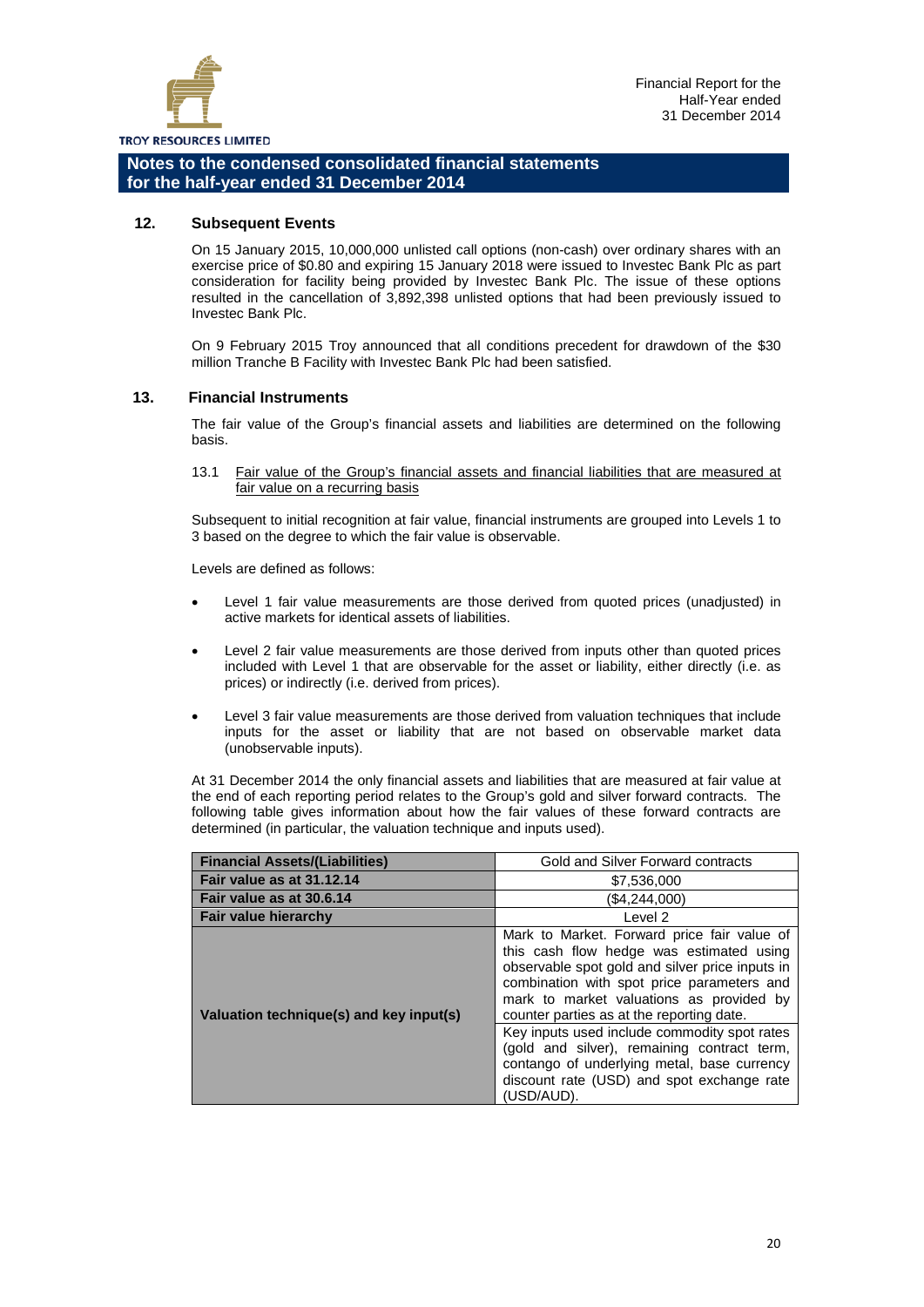

## **13. Financial Instruments (Continued)**

#### 13.1 Financial Assets and Financial Liabilities that are not measured at fair value on a recurring basis (but where fair value disclosures are required)

At 31 December 2014 and 30 June 2014, the carrying amount of financial assets and financial liabilities for the Group is considered to approximate their fair values.

#### 13.2 Reconciliation of Level 3 fair value measurements

There were no financial assets or liabilities categorised as level 3 at 31 December 2014 or 30 June 2014.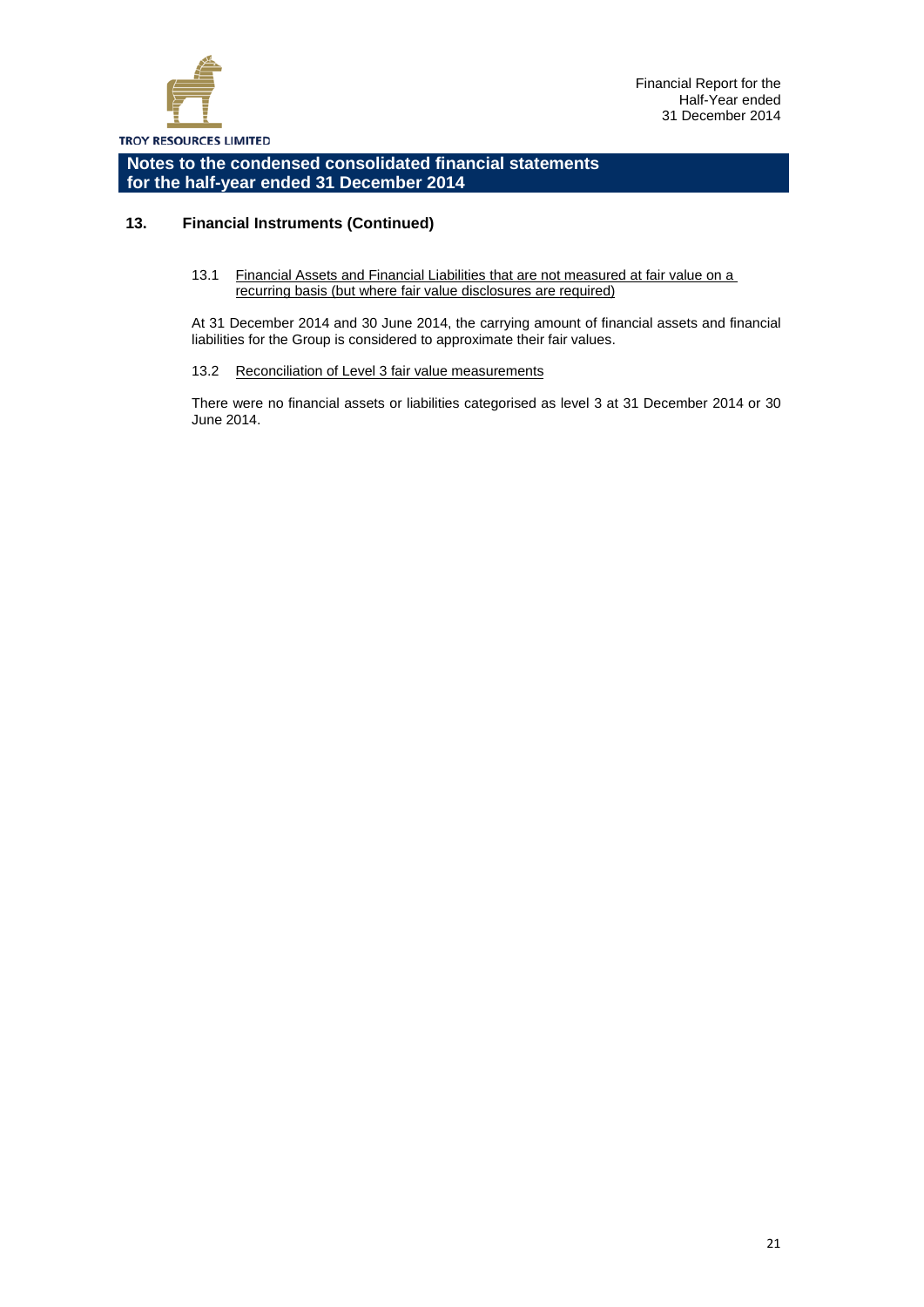

Financial Report for the Half-Year ended 31 December 2014

The Directors declare that:

- (a) in the Directors' opinion, there are reasonable grounds to believe that the Company will be able to pay its debts as and when they become due and payable; and
- (b) in the Directors' opinion, the attached financial statements and notes thereto are in accordance with the Corporations Act 2001; including compliance with accounting standards and giving a true and fair view of the financial position and performance of the consolidated entity.

**Signed in accordance with a resolution of the Directors made pursuant to s.303(5) of the Corporations Act 2001.**

#### **On behalf of the Directors**

 $\alpha$ RC

**Mr David R Dix** Chairman of Directors

Perth, Western Australia Date: 27 February 2015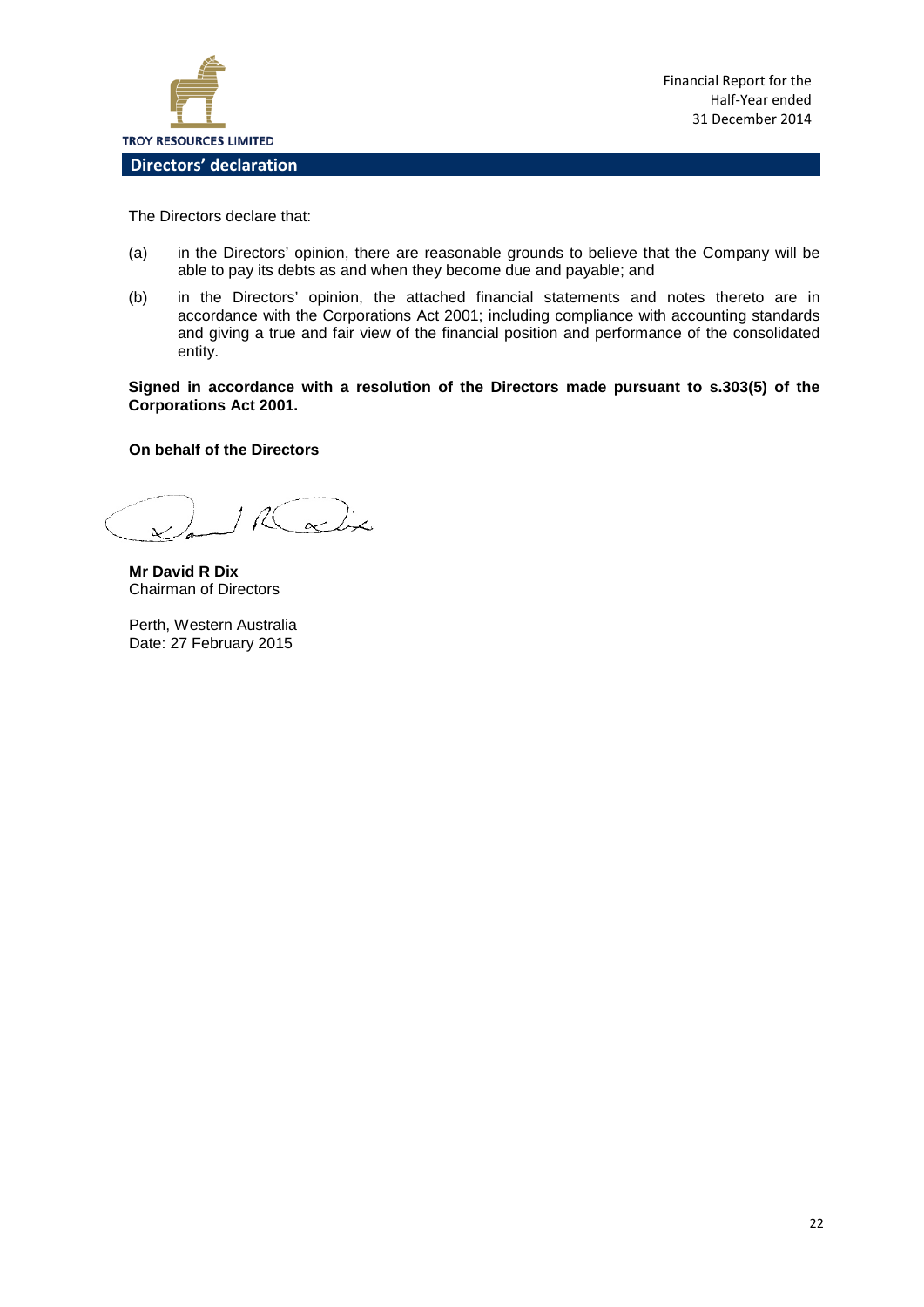# **Deloitte.**

Deloitte Touche Tohmatsu ABN 74 490 121 060

Woodside Plaza Level 14 240 St Georges Terrace Perth WA 6000 GPO Box A46 Perth WA 6837 Australia

Tel: +61 8 9365 7000 Fax: +61 (0) 9365 7001 www.deloitte.com.au

# **Independent Auditor's Review Report to the Members of Troy Resources Limited**

We have reviewed the accompanying half-year financial report of Troy Resources Limited, which comprises the condensed statement of financial position as at 31 December 2014, and the condensed statement of profit and loss, the condensed statement of profit or loss and other comprehensive income, the condensed statement of cash flows and the condensed statement of changes in equity for the half-year ended on that date, selected explanatory notes and, the directors' declaration of the consolidated entity comprising the company and the entities it controlled at the end of the half-year or from time to time during the half-year as set out on pages 5 to 22.

# *Directors' Responsibility for the Half-Year Financial Report*

The directors of the company are responsible for the preparation of the half-year financial report that gives a true and fair view in accordance with Australian Accounting Standards and the *Corporations Act 2001* and for such internal control as the directors determine is necessary to enable the preparation of the half-year financial report that gives a true and fair view and is free from material misstatement, whether due to fraud or error.

# *Auditor's Responsibility*

Our responsibility is to express a conclusion on the half-year financial report based on our review. We conducted our review in accordance with Auditing Standard on Review Engagements ASRE 2410 *Review of a Financial Report Performed by the Independent Auditor of the Entity*, in order to state whether, on the basis of the procedures described, we have become aware of any matter that makes us believe that the half-year financial report is not in accordance with the *Corporations Act 2001* including: giving a true and fair view of the consolidated entity's financial position as at 31 December 2014 and its performance for the half-year ended on that date; and complying with Accounting Standard AASB 134 *Interim Financial Reporting* and the *Corporations Regulations 2001*. As the auditor of Troy Resources Limited, ASRE 2410 requires that we comply with the ethical requirements relevant to the audit of the annual financial report.

A review of a half-year financial report consists of making enquiries, primarily of persons responsible for financial and accounting matters, and applying analytical and other review procedures. A review is substantially less in scope than an audit conducted in accordance with Australian Auditing Standards and consequently does not enable us to obtain assurance that we would become aware of all significant matters that might be identified in an audit. Accordingly, we do not express an audit opinion.

Liability limited by a scheme approved under Professional Standards Legislation.